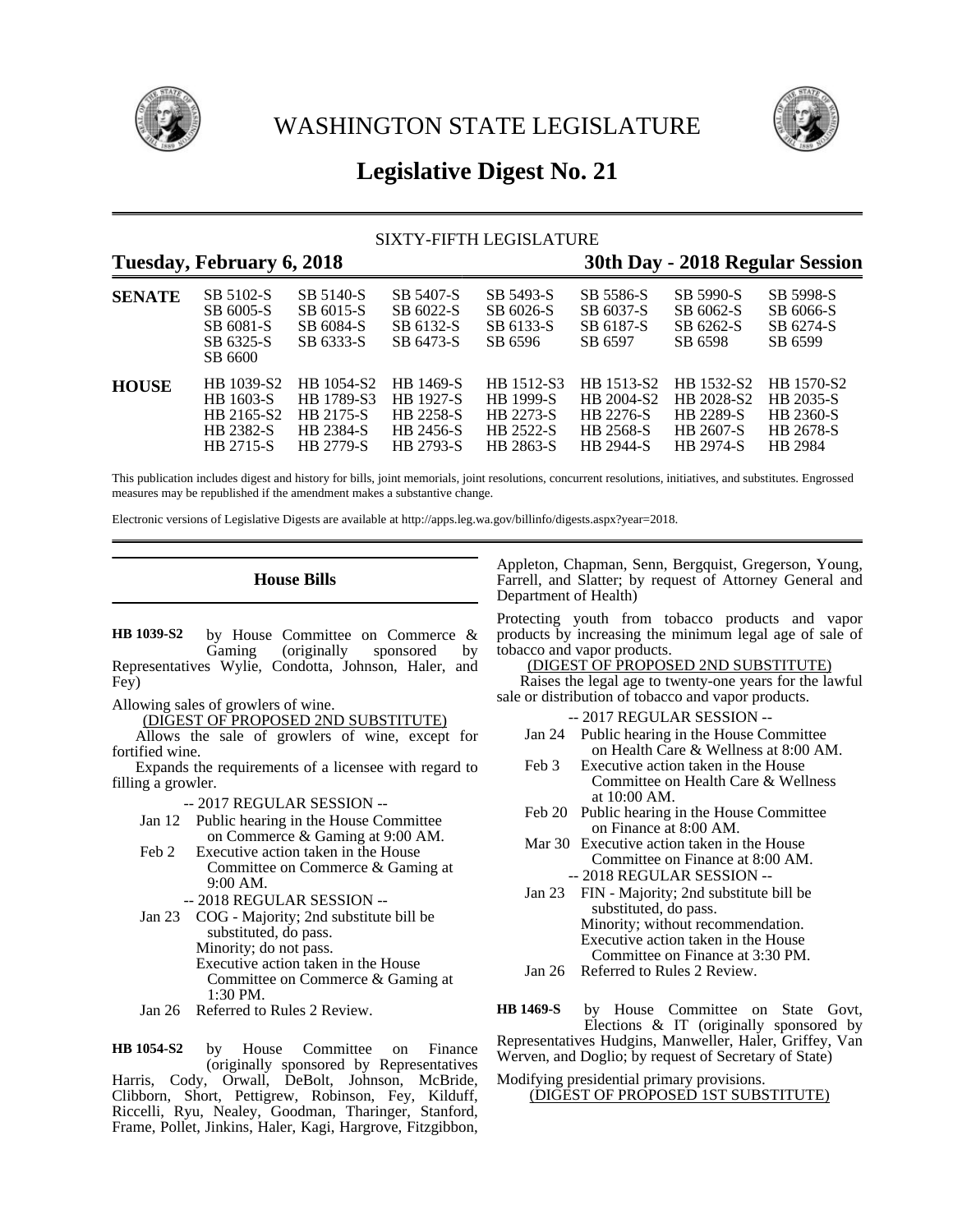Updates the presidential primary process to provide an earlier default date and the flexibility needed to promote a regional presidential primary.

Authorizes the secretary of state to change the date of the presidential primary to a date later in the calendar year in order to coordinate a regional primary with certain western states.

-- 2017 REGULAR SESSION --

- Feb 3 Public hearing in the House Committee on State Government and Elections & Information Technology at 10:00 AM. -- 2018 REGULAR SESSION --
- Jan 12 Public hearing in the House Committee on State Government and Elections & Information Technology at 10:00 AM.
- Jan 16 Executive session scheduled, but no action was taken in the House Committee on State Government, Elections & Information Technology at 8:00 AM.
- Jan 19 Executive session scheduled, but no action was taken in the House Committee on State Government, Elections & Information Technology at 10:00 AM.
- Jan 23 SEIT Majority; 1st substitute bill be substituted, do pass.

Minority; do not pass. Executive action taken in the House Committee on State Government and Elections & Information Technology at 8:00 AM.

Jan 26 Referred to Rules 2 Review.

by House Committee on Appropriations (originally sponsored by Representatives Bergquist, Stambaugh, McBride, Gregerson, Slatter, Frame, Macri, Peterson, Hudgins, Pollet, Orwall, Doglio, Appleton, Fitzgibbon, Goodman, Farrell, and Stanford) **HB 1512-S3**

Expanding college bound scholarship eligibility.

(DIGEST OF PROPOSED 3RD SUBSTITUTE)

Revises requirements for eligibility in the college bound scholarship program.

Provides that this act is null and void if appropriations are not approved.

-- 2017 REGULAR SESSION --

- Feb 7 Public hearing in the House Committee on Higher Education at 8:00 AM.
- Feb 15 Executive action taken in the House Committee on Higher Education at 1:30 PM.
- Feb 22 Public hearing in the House Committee on Appropriations at 1:30 PM.
- Feb 23 Executive action taken in the House Committee on Appropriations at 1:30 PM.
- Mar 23 Public hearing in the Senate Committee on Higher Education at 8:00 AM. -- 2018 REGULAR SESSION --
- Jan 18 Public hearing in the House Committee on Appropriations at 3:30 PM.
- Jan 22 APP Majority; 3rd substitute bill be substituted, do pass.

Minority; do not pass. Minority; without recommendation. Executive action taken in the House Committee on Appropriations at 3:30 PM.

Jan 26 Referred to Rules 2 Review.

by House Committee on State Govt, Elections & IT (originally sponsored by **HB 1513-S2**

Representatives Bergquist, Stambaugh, Frame, Hudgins, Sawyer, Slatter, Macri, Gregerson, Peterson, McBride, Doglio, Appleton, Fitzgibbon, Goodman, Tharinger, Farrell, Pollet, Ormsby, Dolan, and Riccelli)

#### Collecting youth voter registration sign up information. (DIGEST OF PROPOSED 2ND SUBSTITUTE)

Provides locations for a person to sign up to register to vote when he or she is sixteen or seventeen years old.

Defines the term "future voter" as a United States citizen and state resident, age sixteen or seventeen, who wishes to provide information related to voter registration to the appropriate state agencies.

Requires a social studies teacher to coordinate a voter registration event in each history or social studies class attended by high school seniors.

Allows county auditors to help coordinate elements of the future voter program and participate in voter registration events for students on that day.

Requires the superintendent of public instruction, in consultation with the secretary of state, to update and distribute youth voter registration materials for eligible students.

Provides delivery options for voter registration applications.

Requires the secretary of state, for each electronic registration application, to obtain a digital copy of the applicant's driver's license or identicard signature from the department of licensing.

Exempts the following from public inspection and copying under the public records act: Certain information provided for a person under eighteen years old.

-- 2017 REGULAR SESSION --

- Feb 3 Public hearing in the House Committee on State Government and Elections & Information Technology at 10:00 AM.
- Feb 7 Executive action taken in the House Committee on State Government and Elections & Information Technology at 8:00 AM.
- Feb 21 Public hearing in the House Committee on Transportation at 1:30 PM.
- Feb 22 Executive action taken in the House Committee on Transportation at 1:30 PM.
- Mar 22 Public hearing in the Senate Committee on State Government at 8:00 AM.
- Mar 29 Executive action taken in the Senate Committee on State Government at 8:00 AM.

-- 2018 REGULAR SESSION --

- Jan 10 Public hearing in the House Committee on State Government and Elections & Information Technology at 1:30 PM.
- Jan 12 Executive session scheduled, but no action was taken in the House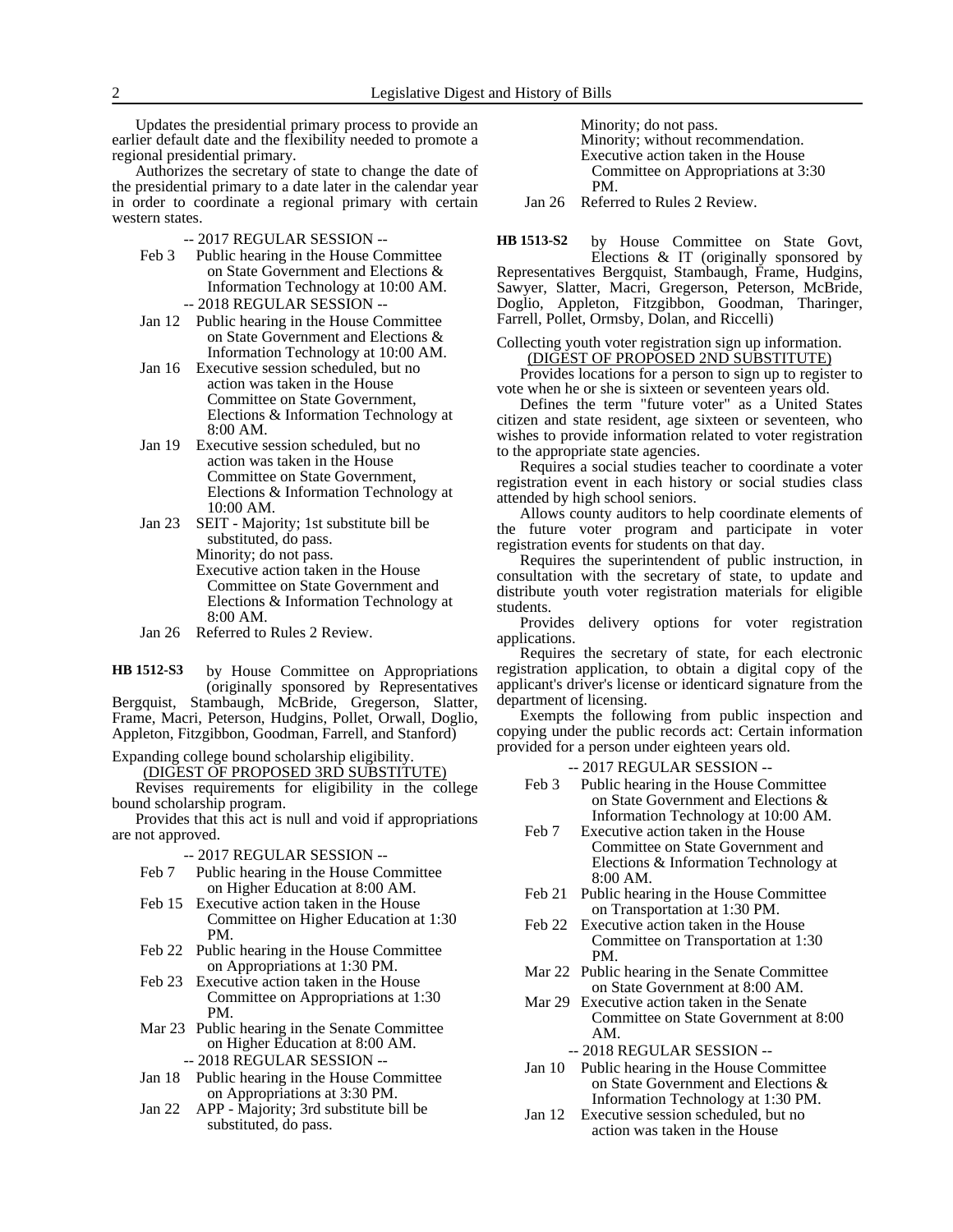Committee on State Government, Elections & Information Technology at 10:00 AM.

- Jan 16 Executive session scheduled, but no action was taken in the House Committee on State Government, Elections & Information Technology at 8:00 AM.
- Jan 19 SEIT Majority; 2nd substitute bill be substituted, do pass. Minority; do not pass. Executive action taken in the House Committee on State Government and Elections & Information Technology at 10:00 AM.
- Jan 23 Referred to Rules 2 Review.

by House Committee on Finance (originally sponsored by Representatives Lytton and Hayes) **HB 1532-S2**

Concerning the exemption of property taxes for nonprofit homeownership development.

(DIGEST OF PROPOSED 2ND SUBSTITUTE)

Exempts the following from state and local property taxes: Real property owned by a nonprofit entity for the purpose of developing or redeveloping on the real property one or more residences to be sold to low-income households including the land on which a dwelling unit stands, whether to be sold, or leased for life or ninety-nine years, to the low-income household owning the dwelling unit.

-- 2017 REGULAR SESSION --

- Jan 31 Public hearing in the House Committee on Finance at 3:30 PM.
- Feb 14 Executive action taken in the House Committee on Finance at 3:30 PM.
- Mar 14 Executive action taken in the Senate Committee on Human Services and Mental Health & Housing at 1:30 PM.
- Mar 30 Executive action taken in the Senate Committee on Ways & Means at 1:30 PM.
	- -- 2018 REGULAR SESSION --
- Jan 12 Public hearing in the House Committee on Finance at 8:00 AM.
- Jan 19 FIN Majority; 2nd substitute bill be substituted, do pass. Minority; do not pass. Executive action taken in the House Committee on Finance at 8:00 AM.
- Jan 24 Referred to Rules 2 Review.
- Jan 26 Placed on second reading by Rules Committee.
- Feb 1 2nd substitute bill substituted. Rules suspended. Placed on Third Reading. Third reading, passed; yeas, 89; nays, 5; absent, 0; excused, 4. -- IN THE SENATE --
- Feb 5 First reading, referred to Human Services & Corrections.

by House Committee on Appropriations (originally sponsored by Representatives Macri, Robinson, McBride, Kagi, Sawyer, Tharinger, Doglio, Pollet, Ortiz-Self, Chapman, Cody, Jinkins, Bergquist, Hudgins, Peterson, Senn, Stonier, Riccelli, Frame, Gregerson, Dolan, Tarleton, Ormsby, Ryu, Fey, Fitzgibbon, Goodman, Slatter, Pettigrew, Kloba, Orwall, Appleton, Clibborn, Farrell, and Stanford) **HB 1570-S2**

Concerning access to homeless housing and assistance. (DIGEST OF PROPOSED 2ND SUBSTITUTE)

Establishes the Washington housing opportunities act. Improves resources available to aid with increasing access and removing barriers to housing for individuals and families in the state.

Increases the surcharge for local homeless housing and assistance.

Requires the department of commerce to: (1) In collaboration with the state institute for public policy, conduct a statewide homeless study every ten years to better understand the causes and characteristics of the homeless in the state and help decision makers promote efforts toward housing stability;

(2) Coordinate its efforts on the state homeless housing strategic plan with the office of homeless youth prevention and protection programs advisory committee; and

(3) Provide an update on the state's homeless housing strategic plan and its activities for the prior fiscal year.

- -- 2017 REGULAR SESSION --
- Jan 26 Public hearing in the House Committee on Community Development and Housing & Tribal Affairs at 1:30 PM.
- Feb 16 Executive action taken in the House Committee on Community Development and Housing & Tribal Affairs at 1:30 PM.
- Feb 23 Public hearing in the House Committee on Appropriations at 1:30 PM.
- Feb 24 Executive action taken in the House Committee on Appropriations at 10:00 AM.
	- -- 2018 REGULAR SESSION --
- Jan 17 Public hearing in the House Committee on Appropriations at 3:30 PM.
- Jan 18 Executive session scheduled, but no action was taken in the House Committee on Appropriations at 3:30 PM.
- Jan 22 APP Majority; 2nd substitute bill be substituted, do pass. Minority; without recommendation. Executive action taken in the House Committee on Appropriations at 3:30 PM.
- Jan 26 Placed on second reading.

by House Committee on Judiciary (originally sponsored by Representatives Kilduff, Sawyer, Goodman, McBride, and Frame) **HB 1603-S**

Updating the child support economic table based on recommendations of the child support work group. (DIGEST OF PROPOSED 1ST SUBSTITUTE)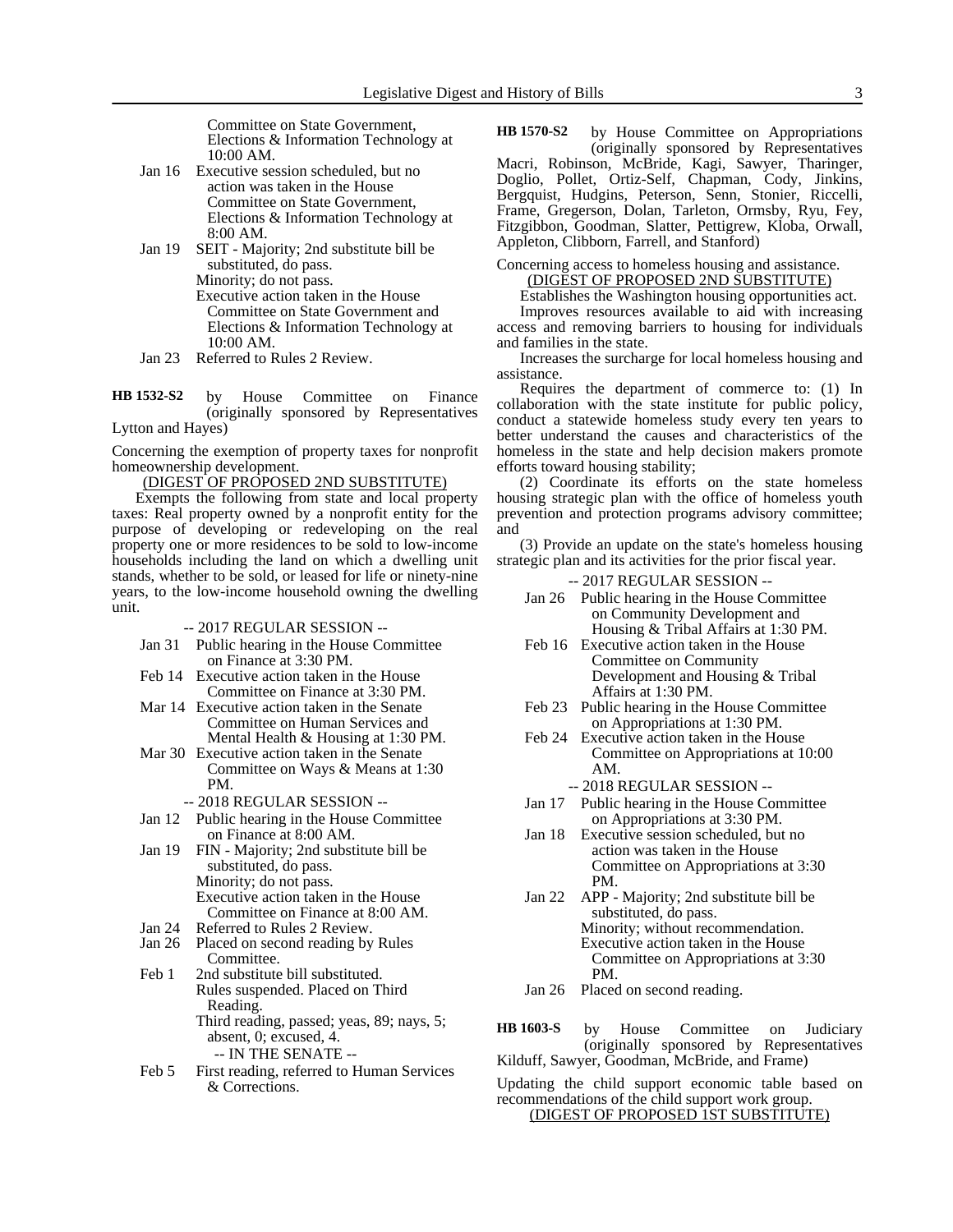Updates the child support economic table based on recommendations of the child support work group.

| -- 2017 REGULAR SESSION -- |  |
|----------------------------|--|
|----------------------------|--|

- Feb 1 Public hearing in the House Committee on Judiciary at 8:00 AM.
- Feb 9 Executive action taken in the House Committee on Judiciary at 1:30 PM.
- Feb 20 Public hearing in the House Committee on Appropriations at 1:30 PM.
- Feb 22 Executive action taken in the House Committee on Appropriations at 1:30 PM.
- Mar 16 Public hearing in the Senate Committee on Law & Justice at 10:00 AM.
- Mar 29 Executive action taken in the Senate Committee on Law & Justice at 8:00 AM.
	- -- 2018 REGULAR SESSION --
- Jan 18 Executive session scheduled, but no action was taken in the House Committee on Judiciary at 1:30 PM.
- Jan 23 JUDI Majority; 1st substitute bill be substituted, do pass. Executive action taken in the House Committee on Judiciary at 10:00 AM.
- Jan 26 Referred to Appropriations.<br>Feb 3 Public hearing in the House
- Public hearing in the House Committee on Appropriations at 9:00 AM.
- Feb 5 Executive session in the House Committee on Appropriations at 1:30 PM.

by House Committee on Public Safety (originally sponsored by Representatives Jinkins, Pettigrew, Frame, Stambaugh, Ortiz-Self, Fitzgibbon, Macri, Ormsby, and Gregerson) **HB 1789-S3**

Concerning rehabilitated offenders.

#### (DIGEST OF PROPOSED 3RD SUBSTITUTE)

Requires the sentencing guidelines commission to conduct a comprehensive review of the sentencing reform<br>act under chapter 9.94A RCW and make act under chapter 9.94A RCW and make recommendations to accomplish certain goals.

-- 2017 REGULAR SESSION --

- Feb 14 Public hearing in the House Committee on Public Safety at 1:30 PM.
- Feb 16 Executive action taken in the House Committee on Public Safety at 8:00 AM.
- Feb 22 Public hearing and executive action taken in the House Committee on Appropriations at 1:30 PM.
- Mar 15 Public hearing in the Senate Committee on Law & Justice at 8:00 AM.
- Mar 29 Executive action taken in the Senate Committee on Law & Justice at 8:00 AM.
- Mar 31 Public hearing in the Senate Committee on Ways & Means at 1:00 PM.
- Apr 4 Executive action taken in the Senate Committee on Ways & Means at 1:30 PM.

-- 2018 REGULAR SESSION --

- Jan 18 Public hearing in the House Committee on Public Safety at 8:00 AM.
- Jan 30 Executive session scheduled, but no action was taken in the House Committee on Public Safety at 1:30 PM.
- Feb 1 PS Majority; 3rd substitute bill be substituted, do pass. Executive action taken in the House Committee on Public Safety at 8:00 AM.
- Feb 2 Referred to Appropriations.<br>Feb 5 Public hearing in the House
- Public hearing in the House Committee on Appropriations at 1:30 PM.

by House Committee on State Govt, Elections & IT (originally sponsored by Representative Hudgins; by request of Office of Financial Management) **HB 1927-S**

Concerning government efficiency by eliminating or revising obsolete or inactive statutory provisions that concern the office of financial management.

(DIGEST OF PROPOSED 1ST SUBSTITUTE) Eliminates or revises obsolete or inactive provisions

that concern the office of financial management.

- -- 2017 REGULAR SESSION --
- Feb 14 Public hearing in the House Committee on State Government and Elections & Information Technology at 8:00 AM.
- Feb 15 Executive action taken in the House Committee on State Government and Elections & Information Technology at 1:30 PM.
- Mar 29 Public hearing in the Senate Committee on State Government at 8:00 AM. -- 2018 REGULAR SESSION --
- Jan 10 Public hearing in the House Committee on State Government and Elections & Information Technology at 1:30 PM.
- Jan 12 Executive session scheduled, but no action was taken in the House Committee on State Government, Elections & Information Technology at 10:00 AM.
- Jan 16 Executive session scheduled, but no action was taken in the House Committee on State Government, Elections & Information Technology at 8:00 AM.
- Jan 19 Executive session scheduled, but no action was taken in the House Committee on State Government, Elections & Information Technology at 10:00 AM.
- Jan 23 SEIT Majority; 1st substitute bill be substituted, do pass. Executive action taken in the House Committee on State Government and Elections & Information Technology at 8:00 AM.
- Jan 26 Referred to Rules 2 Review.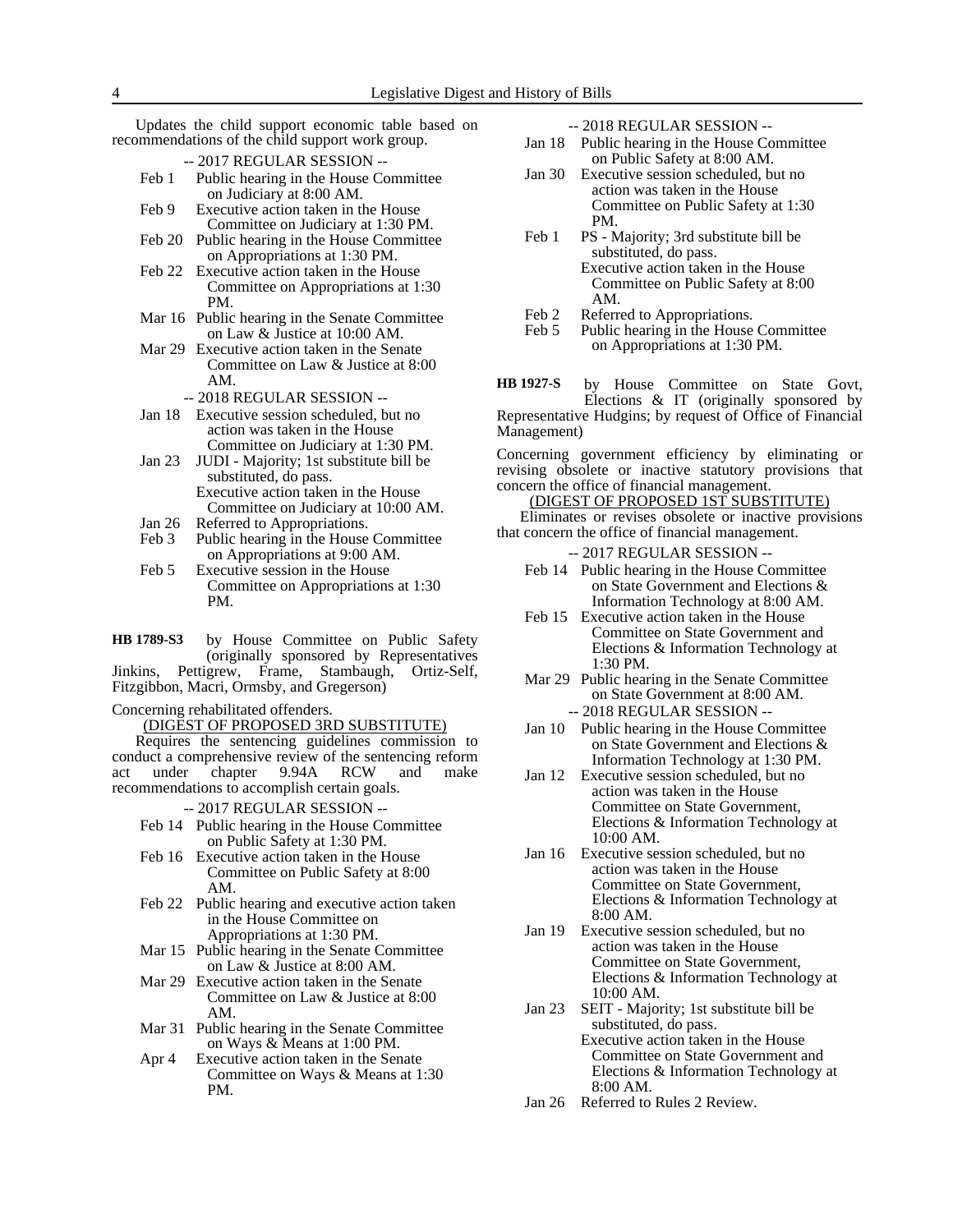by House Committee on State Govt, Elections & IT (originally sponsored by Representatives Gregerson, Stokesbary, Ryu, Hudgins, Cody, Pollet, Santos, Senn, Springer, Fitzgibbon, McBride, Stanford, Kagi, and Slatter) **HB 1999-S**

Concerning elections in port districts that are coextensive with a county having a population of over one-half million.

# (DIGEST OF PROPOSED 1ST SUBSTITUTE)

Requires a port district with five members that is coextensive with a county having a population of over one and one-half million and with a legislative authority of nine members, to be divided into the same commissioner districts as the county legislative authority districts and include the same number of commissioner positions as the county legislative authority.

-- 2017 REGULAR SESSION --

- Feb 15 Public hearing in the House Committee on State Government and Elections & Information Technology at 1:30 PM.
- Feb 17 Executive action taken in the House Committee on State Government and Elections & Information Technology at 10:00 AM.
	- -- 2018 REGULAR SESSION --
- Jan 9 Public hearing in the House Committee on State Government and Elections & Information Technology at 8:00 AM.
- Jan 10 Public hearing in the House Committee on State Government and Elections & Information Technology at 1:30 PM.
- Jan 12 Executive session scheduled, but no action was taken in the House Committee on State Government, Elections & Information Technology at 10:00 AM.
- Jan 16 Executive session scheduled, but no action was taken in the House Committee on State Government, Elections & Information Technology at 8:00 AM.
- Jan 19 SEIT Majority; 1st substitute bill be substituted, do pass. Minority; do not pass. Executive action taken in the House Committee on State Government and Elections & Information Technology at 10:00 AM.
- Jan 23 Referred to Rules 2 Review.

by House Committee on Community Development, Housing & Tribal Affairs (originally sponsored by Representative Klippert) **HB 2004-S2**

Concerning the retirement age for state guard members. (DIGEST OF PROPOSED 2ND SUBSTITUTE)

Allows the renewal of an extension of service age, for a state guard member, beyond age sixty-four, subject to the discretion of the adjutant general.

- -- 2017 REGULAR SESSION --
- Feb 15 Public hearing in the House Committee on Community Development and Housing & Tribal Affairs at 8:00 AM.
- Feb 16 Executive action taken in the House Committee on Community Development and Housing & Tribal Affairs at 1:30 PM. -- 2018 REGULAR SESSION --
- Jan 23 CDHT Majority; 2nd substitute bill be substituted, do pass. Executive action taken in the House Committee on Community Development and Housing & Tribal Affairs at 10:00 AM.
- Jan 24 Placed on second reading.

by House Committee on State Govt, Elections & IT (originally sponsored by Representative Hudgins; by request of Joint Legislative Systems Committee) **HB 2028-S2**

Concerning legislative technology.

(DIGEST OF PROPOSED 2ND SUBSTITUTE)

Changes the following terms in chapter 44.68 RCW: (1) The joint legislative systems administrative committee to the joint legislative technology administrative committee;

(2) The legislative service center to the office of legislative technology services;

(3) The legislative systems coordinator to the legislative technology director; and

(4) The joint legislative systems committee to the joint legislative technology committee.

- -- 2017 REGULAR SESSION --
- Feb 15 Public hearing, executive action taken in the House Committee on State Government, and Elections & Information Technology at 1:30 PM. -- 2018 REGULAR SESSION --
- Jan 19 Public hearing in the House Committee on State Government and Elections & Information Technology at 10:00 AM.
- Jan 23 SEIT Majority; 2nd substitute bill be substituted, do pass. Executive action taken in the House Committee on State Government and Elections & Information Technology at 8:00 AM.
- Jan 25 Referred to Rules 2 Review.
- by House Committee on Judiciary (originally sponsored by Representatives Harmsworth, Hayes, Shea, and Young) **HB 2035-S**

Concerning information on civil traffic infractions. (DIGEST OF PROPOSED 1ST SUBSTITUTE)

Prohibits the administrative office of the courts from displaying personally identifying information about individual cases that involve parking infractions, or infractions processed in the same manner as parking infractions, on any publicly accessible online case records portal maintained by the office.

-- 2018 REGULAR SESSION --

Jan 9 Public hearing in the House Committee on Judiciary at 10:00 AM.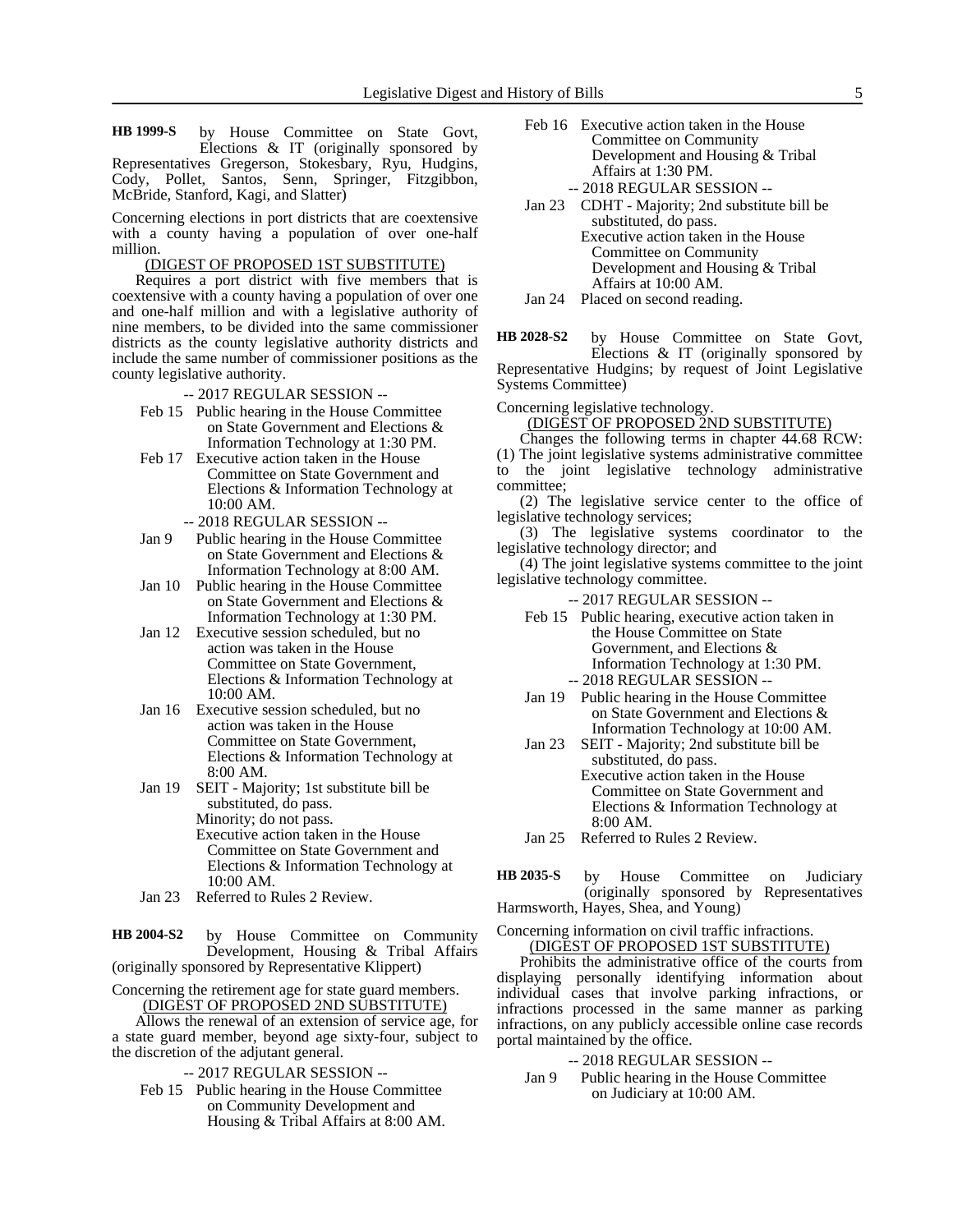| Jan 18 Executive session scheduled, but no     |
|------------------------------------------------|
| action was taken in the House                  |
| Committee on Judiciary at 1:30 PM.             |
| Jan 23 JUDI - Majority; 1st substitute bill be |
| substituted, do pass.                          |
| Executive action taken in the House            |

- Committee on Judiciary at 10:00 AM. Jan 26 Referred to Rules 2 Review.
- by House Committee on Finance (originally sponsored by Representatives **HB 2165-S2**

Harris, Cody, Pollet, Doglio, Kagi, Ryu, and Slatter)

Concerning vapor products, e-cigarettes, and nicotine products taxation.

(DIGEST OF PROPOSED 2ND SUBSTITUTE)

Addresses requirements for and the sale and taxation of vapor products, e-cigarettes, and nicotine products.

-- 2017 REGULAR SESSION --

- Mar 21 Public hearing in the House Committee on Finance at 3:30 PM.
- Mar 30 Executive action taken in the House Committee on Finance at 8:00 AM. -- 2018 REGULAR SESSION --
- Jan 23 FIN Majority; 2nd substitute bill be substituted, do pass. Minority; do not pass. Executive action taken in the House Committee on Finance at 3:30 PM.
- Jan 26 Referred to Appropriations.

by House Committee on Agriculture & Natural Resources (originally sponsored by Representatives Maycumber, Blake, Buys, Taylor, and Shea) **HB 2175-S**

Concerning natural resource management activities.

(DIGEST OF PROPOSED 1ST SUBSTITUTE)

Authorizes the department of fish and wildlife to manage acquired lands using the best available land management techniques to implement strategic activities to reduce hazard fuels in areas that could be prone to wildfire. These techniques may include: (1) Issuance or reissuance of grazing leases;

- (2) Licenses or approvals to remove firewood;
- (3) Issuance of leases for brush picking;

(4) Periodic use of chemical or mechanical means to maintain public and recreational land; and

(5) Issuance of rights-of-way, easements, and use permits to use existing roads in nonresidential areas.

Exempts the natural resource management activities of the department of fish and wildlife, mentioned in (1) through (5) above, from certain provisions of the state environmental policy act.

-- 2018 REGULAR SESSION --

- Jan 9 Public hearing in the House Committee on Agriculture & Natural Resources at 10:00 AM.
- Jan 17 Executive session scheduled, but no action was taken in the House Committee on Agriculture & Natural Resources at 8:00 AM.
- Jan 23 AGNR Majority; 1st substitute bill be substituted, do pass. Minority; do not pass.

Executive action taken in the House Committee on Agriculture & Natural Resources at 10:00 AM.

Jan 26 Referred to Rules 2 Review.

by House Committee on Judiciary (originally sponsored by Representatives **HB 2258-S**

Macri, Rodne, Tharinger, Stokesbary, Jinkins, Riccelli, Cody, Fey, McBride, Slatter, Valdez, Appleton, Pollet, Doglio, Stonier, and Gregerson)

Concerning health care provider and health care facility whistleblower protections.

(DIGEST OF PROPOSED 1ST SUBSTITUTE)

Addresses whistleblower protection provisions with regard to health care providers and health care facilities.

- -- 2018 REGULAR SESSION --
- Jan 18 Public hearing in the House Committee on Judiciary at 1:30 PM.
- Jan 24 JUDI Majority; 1st substitute bill be substituted, do pass. Executive action taken in the House Committee on Judiciary at 8:00 AM.

Jan 26 Referred to Rules 2 Review.

by House Committee on Judiciary (originally sponsored by Representatives Goodman, Klippert, Kilduff, Peterson, Ryu, Haler, Young, Jinkins, and Ormsby; by request of Attorney General) **HB 2273-S**

Concerning the medicaid fraud control unit.

(DIGEST OF PROPOSED 1ST SUBSTITUTE)

Requires the attorney general to establish and maintain, within his or her office, the medicaid fraud control unit.

Gives the medicaid fraud control unit the authority and criminal jurisdiction to investigate and prosecute medicaid provider fraud, abuse and neglect matters where authority is granted by the federal government, and other federal health care program fraud.

-- 2018 REGULAR SESSION --

- Jan 10 Public hearing in the House Committee on Judiciary at 8:00 AM.
- Jan 18 Executive session scheduled, but no action was taken in the House Committee on Judiciary at 1:30 PM.
- Jan 23 JUDI Majority; 1st substitute bill be substituted, do pass. Executive action taken in the House Committee on Judiciary at 10:00 AM.
- 
- Jan 26 Referred to Appropriations.<br>Feb 3 Public hearing in the House Public hearing in the House Committee on Appropriations at 9:00 AM.
- Feb 5 Executive session in the House Committee on Appropriations at 1:30 PM.
- by House Committee on Agriculture & Natural Resources (originally sponsored by Representatives Eslick, Haler, and Young) **HB 2276-S**

Concerning notification of wildlife transfer, relocation, or introduction into a new location.

(DIGEST OF PROPOSED 1ST SUBSTITUTE)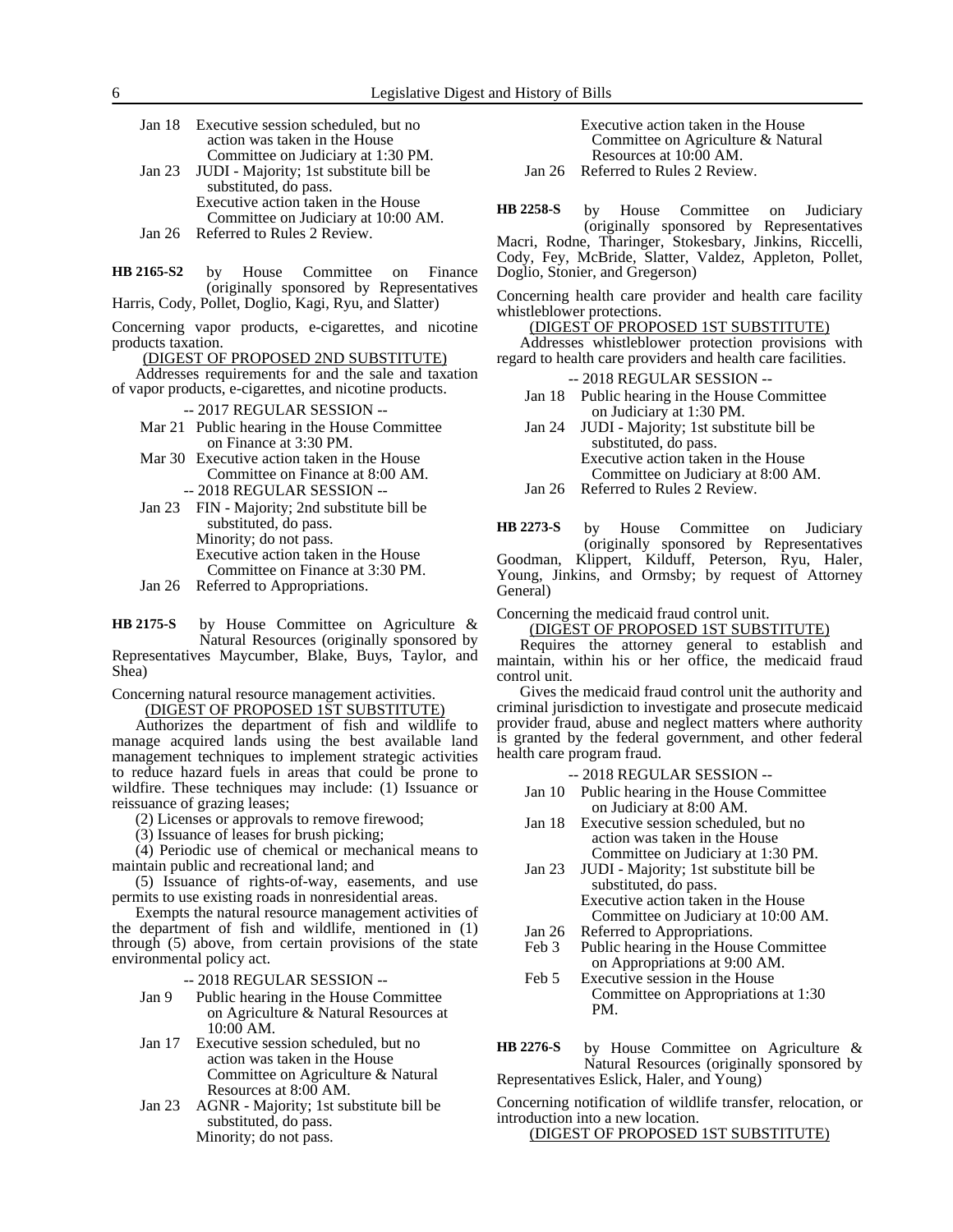Requires the department of fish and wildlife to provide notice and hold a public hearing before department personnel relocates or introduces any wolves, coyotes, lynx, bobcats, and animals defined as big game, where the action is intended for population maintenance or enhancement.

- -- 2018 REGULAR SESSION --
- Jan 11 Public hearing in the House Committee on Agriculture & Natural Resources at 1:30 PM.
- Jan 18 Executive session scheduled, but no action was taken in the House Committee on Agriculture & Natural Resources at 1:30 PM.
- Jan 23 AGNR Majority; 1st substitute bill be substituted, do pass. Executive action taken in the House Committee on Agriculture & Natural Resources at 10:00 AM.
- Jan 26 Referred to Rules 2 Review.

by House Committee on Judiciary (originally sponsored by Representatives Kilduff, Muri, Jinkins, Fey, Sawyer, and Gregerson) **HB 2289-S**

Concerning the release and commitment of persons involuntarily committed after the dismissal of a felony.

(DIGEST OF PROPOSED 1ST SUBSTITUTE)

Revises the involuntary treatment act regarding the release and commitment of persons involuntarily committed after the dismissal of a felony.

-- 2018 REGULAR SESSION --

- Jan 11 Public hearing in the House Committee on Judiciary at 1:30 PM.
- Jan 18 Executive session scheduled, but no action was taken in the House Committee on Judiciary at 1:30 PM.
- Jan 23 Executive session scheduled, but no action was taken in the House Committee on Judiciary at 10:00 AM.
- Jan 24 JUDI Majority; 1st substitute bill be substituted, do pass. Minority; do not pass. Executive action taken in the House Committee on Judiciary at 8:00 AM.
- Jan 26 Referred to Appropriations.<br>Feb 3 Public hearing in the House
- Public hearing in the House Committee on Appropriations at 9:00 AM.

by House Committee on Public Safety (originally sponsored by Representatives Pellicciotti, Kraft, Dolan, McDonald, Orwall, Hayes, Van Werven, Klippert, Lovick, Kloba, Fey, Tarleton, Johnson, Sawyer, Kirby, Stanford, Reeves, Jinkins, Ryu, Ortiz-Self, Riccelli, and Gregerson) **HB 2360-S**

Concerning sexual exploitation.

(DIGEST OF PROPOSED 1ST SUBSTITUTE)

Changes the term "patronizing a prostitute" to "sexual exploitation," and provides that the crime is a misdemeanor, except a second or subsequent conviction is a gross misdemeanor.

-- 2018 REGULAR SESSION --

- Jan 16 Public hearing in the House Committee on Public Safety at 1:30 PM.
- Jan 25 Executive session scheduled, but no action was taken in the House Committee on Public Safety at 8:00 AM.
- Jan 30 Executive session scheduled, but no action was taken in the House Committee on Public Safety at 1:30 PM.
- Feb 1 PS Majority; 1st substitute bill be substituted, do pass. Minority; do not pass. Executive action taken in the House Committee on Public Safety at 8:00 AM.
- Feb 2 Referred to Rules 2 Review.

by House Committee on Community Development, Housing & Tribal Affairs (originally sponsored by Representatives Ryu, Kagi, and Valdez) **HB 2382-S**

Promoting the use of surplus public property for public benefit.

#### (DIGEST OF PROPOSED 1ST SUBSTITUTE)

Modifies surplus public property provisions relating to the inventory of state property, the right of first refusal for government agencies, and the disposal of public property for public benefit.

-- 2018 REGULAR SESSION --

- Jan 10 Public hearing in the House Committee on Community Development and Housing & Tribal Affairs at 8:30 AM.
- Jan 16 Executive session scheduled, but no action was taken in the House Committee on Community Development, Housing & Tribal Affairs at 10:00 AM.
- Jan 18 CDHT Majority; 1st substitute bill be substituted, do pass. Executive action taken in the House Committee on Community Development and Housing & Tribal Affairs at 1:30 PM.
- Jan 22 Referred to Capital Budget.
- Jan 23 Public hearing in the House Committee on Capital Budget at 3:30 PM.
- Feb 2 CB Majority; 2nd substitute bill be substituted, do pass. Minority; do not pass. Referred to Transportation. Executive action taken in the House Committee on Capital Budget at 10:00 AM.
- Feb 5 Public hearing in the House Committee on Transportation at 1:30 PM.
- Feb 6 Scheduled for executive session in the House Committee on Transportation at 11:30 AM. (Subject to change)
- by House Committee on Business & Financial Services (originally sponsored by **HB 2384-S**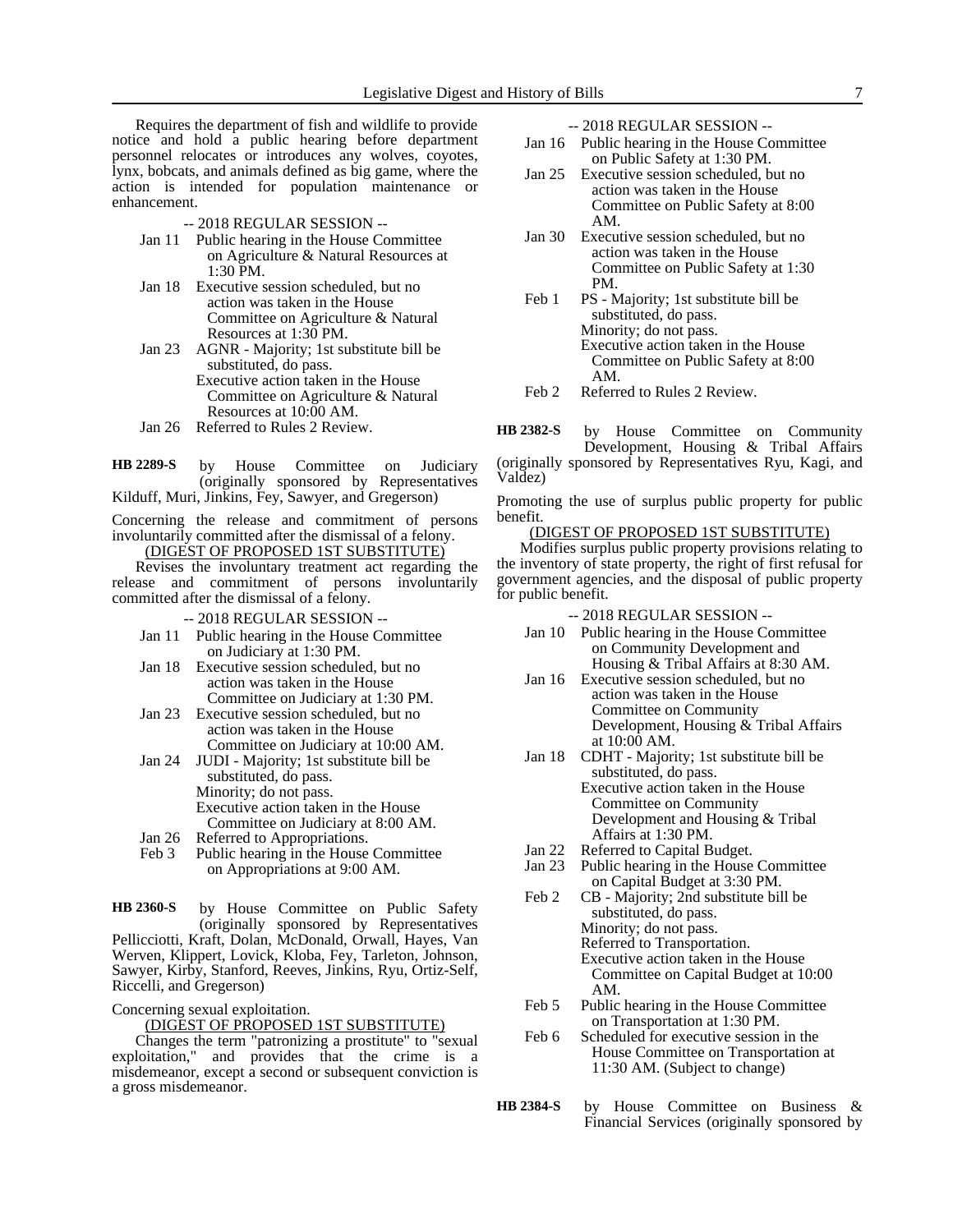Representatives Hudgins, Valdez, Macri, Ormsby, Pollet, and Appleton)

Concerning consumer reporting agency security freeze fees.

#### (DIGEST OF PROPOSED 1ST SUBSTITUTE)

Prohibits a consumer reporting agency from imposing a charge on a consumer for a request to place, temporarily lift, or remove a security freeze.

Requires the office of cybersecurity, the office of privacy and data protection, and the attorney general's office to work with stakeholders to evaluate the impact to consumers and the consumer reporting agencies regarding the modifications in this act.

-- 2018 REGULAR SESSION --

- Jan 17 Public hearing in the House Committee on Business & Financial Services at 1:30 PM.
- Jan 19 BFS Majority; 1st substitute bill be substituted, do pass. Minority; without recommendation. Executive action taken in the House Committee on Business & Financial Services at 10:00 AM.
- Jan 23 Referred to Rules 2 Review.<br>Jan 26 Placed on second reading by
- Placed on second reading by Rules Committee.
- Jan 29 1st substitute bill substituted. Rules suspended. Placed on Third Reading. Held on third reading.
- Jan 31 Third reading, passed; yeas, 81; nays, 13; absent, 0; excused, 4.
	- -- IN THE SENATE --
- Feb 2 First reading, referred to Financial Institutions & Insurance.

by House Committee on Community Development, Housing & Tribal Affairs (originally sponsored by Representatives Kilduff, McCabe, Orwall, Reeves, Kraft, Senn, Gregerson, Muri, Riccelli, Stanford, Tharinger, and Young) **HB 2456-S**

Increasing employment opportunities for spouses of military members.

(DIGEST OF PROPOSED 1ST SUBSTITUTE)

Requires the department of veterans affairs, the employment security department, and the department of commerce to consult local chambers of commerce, associate development organizations, and businesses to initiate a demonstration campaign to increase employment for veterans and the spouses of military members on active duty.

Directs the commissioner of the employment security department to: (1) Conduct a study of the unemployment insurance program to determine what barriers to eligibility military spouses face while on reassignment overseas; and

(2) Confer with the United States department of labor on what regulatory and other actions can be taken to provide greater opportunities for those persons to participate in the unemployment insurance program.

-- 2018 REGULAR SESSION --

Jan 17 Public hearing in the House Committee on Community Development and Housing & Tribal Affairs at 8:00 AM.

- Jan 18 CDHT Majority; 1st substitute bill be substituted, do pass. Executive action taken in the House Committee on Community Development and Housing & Tribal Affairs at 1:30 PM. Jan 24 Placed on second reading.
- by House Committee on Community Development, Housing & Tribal Affairs (originally sponsored by Representatives Pike, Blake, Kraft, Peterson, Orcutt, Shea, Vick, Caldier, Manweller, Reeves, Doglio, Riccelli, Smith, Muri, McBride, Wylie, Hargrove, Eslick, Stanford, Tharinger, Kilduff, and Young) **HB 2522-S**

Modifying qualifications for disabled veterans to receive fee exempt license plates.

# (DIGEST OF PROPOSED 1ST SUBSTITUTE)

Addresses the qualifications to receive fee-exempt license plates for disabled veterans and the rate of serviceconnected compensation he or she is receiving.

-- 2018 REGULAR SESSION --

- Jan 17 Public hearing in the House Committee on Community Development and Housing & Tribal Affairs at 8:00 AM.
- Jan 18 CDHT Majority; 1st substitute bill be substituted, do pass. Executive action taken in the House Committee on Community Development and Housing & Tribal Affairs at 1:30 PM.
- Jan 23 Referred to Transportation.
- by House Committee on Commerce &<br>Gaming (originally sponsored by (originally sponsored by Representatives Eslick, Vick, Jenkin, and Hargrove) **HB 2568-S**

Establishing an on-premises retail alcohol license for a business at which customers participate in an art activity such as painting, pottery, or sculpting.

# (DIGEST OF PROPOSED 1ST SUBSTITUTE)

Establishes a wine and beer retailer's license, designated as an art activity license, which authorizes the holder to provide the following products for on-premises consumption by participants in an art activity: (1) Wine by the glass; and

(2) Beer by the glass, bottle, or can.

-- 2018 REGULAR SESSION --

- Jan 22 Public hearing in the House Committee on Commerce & Gaming at 1:30 PM.
- Jan 29 Executive session scheduled, but no action was taken in the House Committee on Commerce & Gaming at 1:30 PM.
- Jan 30 Executive session scheduled, but no action was taken in the House Committee on Commerce & Gaming at 1:30 PM.
- Feb 1 COG Majority; 1st substitute bill be substituted, do pass. Minority; do not pass.

Executive action taken in the House Committee on Commerce & Gaming at 9:00 AM.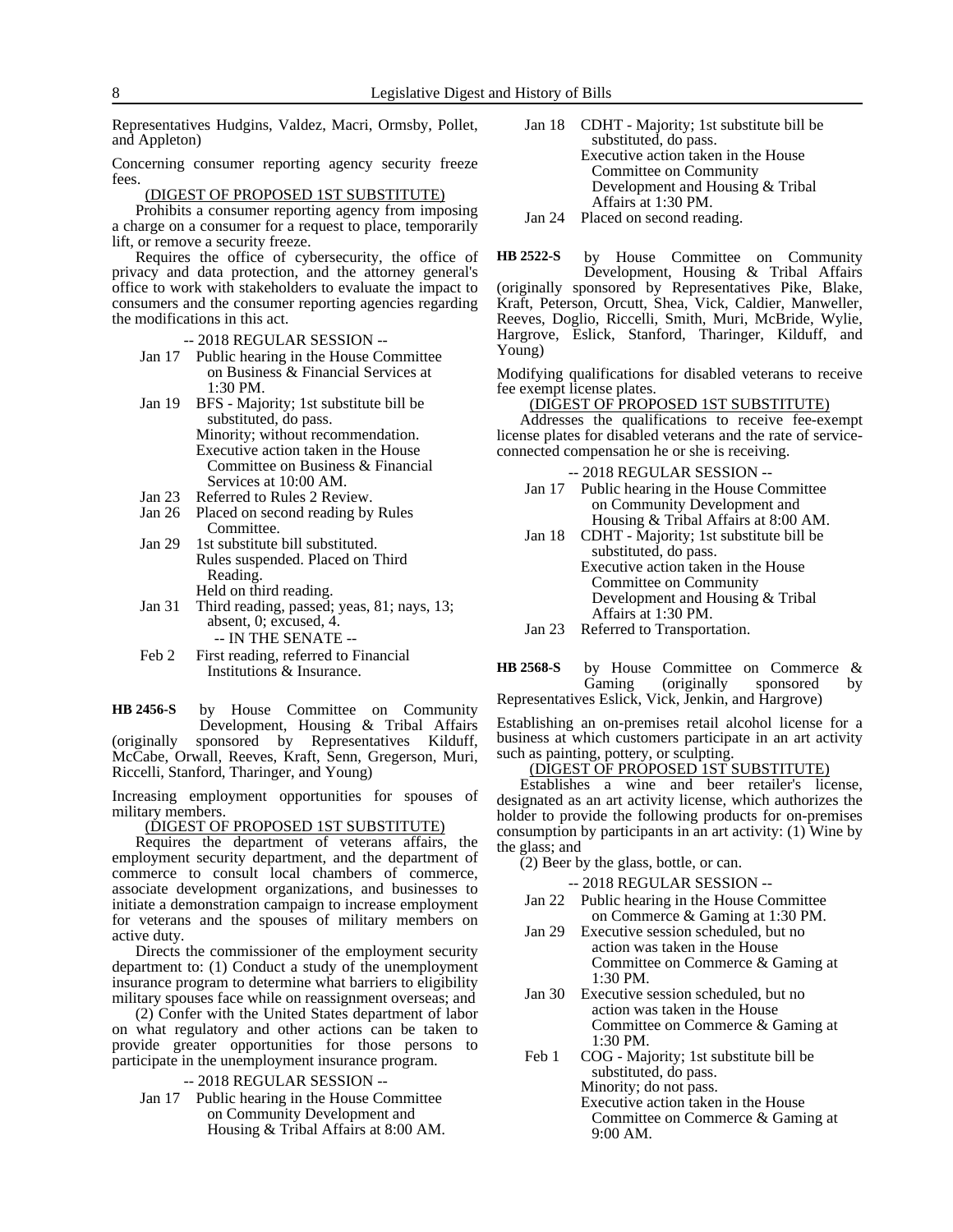Feb 2 Referred to Rules 2 Review.

by House Committee on Environment (originally sponsored by Representatives Irwin, Wilcox, Fitzgibbon, Stokesbary, Jinkins, Muri, and Santos) **HB 2607-S**

Promoting redevelopment of certain areas to encourage transit supportive densities and efficient land use.

## (DIGEST OF PROPOSED 1ST SUBSTITUTE)

Allows certain counties to stimulate housing opportunities and redevelopment of areas in urban growth areas to promote transit supportive densities and more efficient land use.

Includes the following in the criteria that must be met before being designated a residential targeted area: An area in a county seeking to promote transit supportive densities and efficient land use that is: (1) Located no further than one and one-half miles from the boundary of a city with a population of at least two hundred thousand; and

(2) Within three quarters of a mile of a corridor where certain bus service is in service or is planned for service to begin within five years of designation.

-- 2018 REGULAR SESSION --

- Jan 16 Public hearing in the House Committee on Environment at 1:30 PM.
- Jan 25 Executive session scheduled, but no action was taken in the House Committee on Environment at 8:00 AM.
- Jan 30 Executive session scheduled, but no action was taken in the House Committee on Environment at 1:30 PM.
- Feb 1 ENVI Majority; 1st substitute bill be substituted, do pass. Minority; do not pass. Executive action taken in the House Committee on Environment at 8:00 AM.
- Feb 2 Referred to Finance.

by House Committee on Public Safety (originally sponsored by Representatives Tarleton, Hudgins, Jinkins, Ortiz-Self, and Irwin) **HB 2678-S**

Modifying cybercrime provisions.

(DIGEST OF PROPOSED 1ST SUBSTITUTE)

Revises the Washington cybercrime act.

Addresses the crime of electronic data tampering in the first degree.

Revises the definition of "malware" to include data instructions that are installed or used to monitor computer use or to gather information about a person or organization.

-- 2018 REGULAR SESSION --

- Jan 23 Public hearing in the House Committee on Public Safety at 1:30 PM.
- Jan 30 Executive session scheduled, but no action was taken in the House Committee on Public Safety at 1:30 PM.
- Feb 1 PS Majority; 1st substitute bill be substituted, do pass.

Executive action taken in the House Committee on Public Safety at 8:00 AM.

Feb 2 Referred to Rules 2 Review.

by House Committee on Public Safety (originally sponsored by Representatives Klippert and Goodman) **HB 2715-S**

Concerning impaired driving.

(DIGEST OF PROPOSED 1ST SUBSTITUTE)

Modifies impaired driving provisions with regard to: (1) Loss of good time credits when offense includes minor child enhancements;

(2) Removal of language on qualifications of a forensic phlebotomist;

(3) Liability for the expense of an emergency response by a public agency;

(4) A court's discretion to order electronic home monitoring or ninety days of 24/7 sobriety program monitoring;

(5) Partial or full suspension of a sentence;

(6) Penalty for minor passenger in vehicle; and

(7) Provision of a temporary bypass mechanism for an ignition interlock device lockout condition.

-- 2018 REGULAR SESSION --

- Jan 22 Public hearing in the House Committee on Public Safety at 1:30 PM.
- Jan 30 Executive session scheduled, but no action was taken in the House Committee on Public Safety at 1:30 PM.
- Feb 1 PS Majority; 1st substitute bill be substituted, do pass. Executive action taken in the House Committee on Public Safety at 8:00 AM.

by House Committee on Early Learning & Human Services (originally sponsored by **HB 2779-S**

Representatives Senn, Dent, Eslick, Bergquist, Tharinger, Goodman, Doglio, Pollet, Kloba, Macri, and Santos)

Improving access to mental health services for children and youth.

## (DIGEST OF PROPOSED 1ST SUBSTITUTE)

Reestablishes the children's mental health work group to: (1) Identify barriers to and opportunities for accessing mental health services for children and families; and

(2) Advise the legislature on statewide mental health services for this population.

Provides a December 30, 2020, expiration date for the work group.

Expands the duties and responsibilities of the following: (1) The state health care authority;

(2) The department of social and health services;

(3) Behavioral health organizations;

(4) Regional service areas;

(5) The department of children, youth, and families;

(6) The child and adolescent psychiatry residency program at the University of Washington; and

(7) The office of the superintendent of public instruction.

Feb 2 Referred to Rules 2 Review.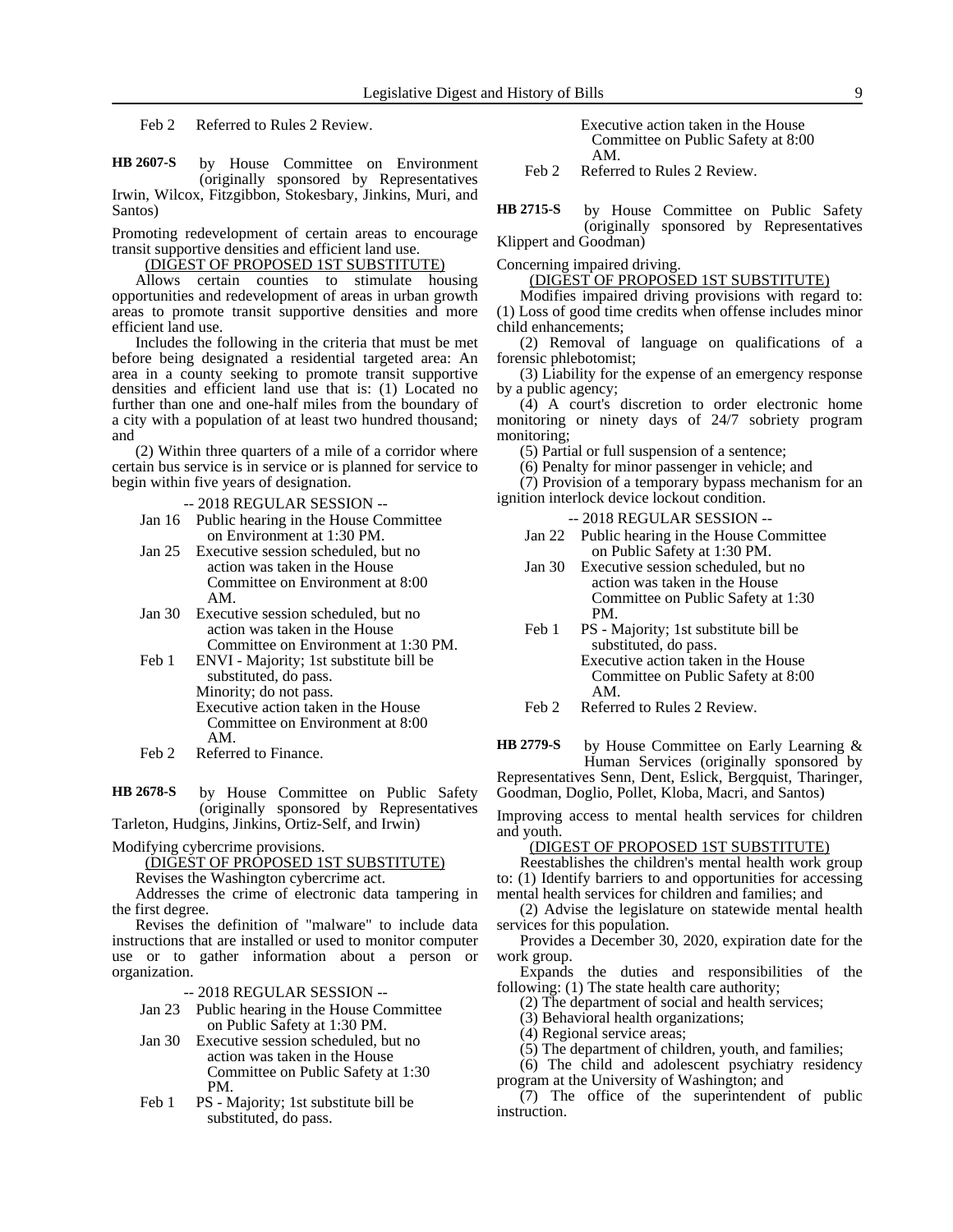- -- 2018 REGULAR SESSION --
- Jan 16 Public hearing in the House Committee on Early Learning & Human Services at 8:00 AM.
- Jan 17 Executive session scheduled, but no action was taken in the House Committee on Early Learning & Human Services at 1:30 PM.
- Jan 19 ELHS Majority; 1st substitute bill be substituted, do pass. Executive action taken in the House Committee on Early Learning & Human
- Services at 10:00 AM.
- Jan 24 Referred to Appropriations.
- Feb 1 Public hearing in the House Committee on Appropriations at 3:30 PM.

by House Committee on Environment (originally sponsored by Representatives Peterson, Doglio, Fitzgibbon, Riccelli, Bergquist, Tharinger, McBride, and Pollet) **HB 2793-S**

Reducing the use of certain toxic chemicals in firefighting activities.

(DIGEST OF PROPOSED 1ST SUBSTITUTE)

Prohibits a manufacturer of class B firefighting foam from manufacturing, selling, offering for sale, or distributing for sale or use in this state class B firefighting foam to which PFAS chemicals have been intentionally added.

Requires a manufacturer or other person that sells firefighting personal protective equipment to a person, local government, or state agency to provide written notice to the purchaser if the equipment contains PFAS chemicals.

Authorizes the department of ecology to: (1) Request a certificate of compliance from a manufacturer of class B firefighting foam or firefighting personal protective equipment; and

(2) Assist the department of enterprise services, other state agencies, fire protection districts, and other local governments to avoid purchasing or using class B firefighting foams to which PFAS chemicals have been intentionally added.

-- 2018 REGULAR SESSION --

Jan 23 Public hearing in the House Committee on Environment at 1:30 PM.

- Feb 1 ENVI Majority; 1st substitute bill be substituted, do pass. Minority; do not pass. Executive action taken in the House Committee on Environment at 8:00 AM.
- Feb 2 Referred to Rules 2 Review.

by House Committee on Higher Education (originally sponsored by Representatives Stambaugh, Kilduff, Sawyer, Wylie, Bergquist, Macri, Doglio, and Pollet) **HB 2863-S**

Providing menstrual hygiene products in community and technical colleges at no cost to students.

(DIGEST OF PROPOSED 1ST SUBSTITUTE)

Requires menstrual hygiene products to be available, at no cost to students, in restrooms of buildings serving students in public community or technical colleges.

|        | $-2018$ REGULAR SESSION $-$           |
|--------|---------------------------------------|
| Jan 30 | Public hearing in the House Committee |
|        | on Higher Education at 8:00 AM.       |

- Jan 31 HE Majority; 1st substitute bill be substituted, do pass. Executive action taken in the House Committee on Higher Education at 1:30 PM.
- Feb 2 Referred to Appropriations.

by House Committee on Labor & Workplace Standards (originally sponsored by Representatives Chapman, Muri, Gregerson, Stokesbary, McBride, Rodne, Ryu, Young, Kilduff, Harris, Sells, Holy, Peterson, Volz, Valdez, Haler, Stonier, Stambaugh, Fitzgibbon, Walsh, Robinson, Irwin, Blake, Appleton, Bergquist, Ortiz-Self, Stanford, Tarleton, Wylie, Barkis, Goodman, Santos, Ormsby, Pollet, and Macri) **HB 2944-S**

Safeguarding the public safety by protecting railroad workers.

(DIGEST OF PROPOSED 1ST SUBSTITUTE)

Establishes the safe leave act for Washington railroad workers.

Finds that railroad employees have no paid sick leave and may be subject to discipline for absence due to illness or injury.

Prohibits a railroad carrier from dismissing, suspending, laying off, demoting, or otherwise disciplining: (1) An employee because of absence due to illness or injury of the employee or the employee's spouse or child; or

(2) An operating craft employee because of layoff due to fatigue.

Requires a railroad carrier to establish a fatigue layoff program under which an operating craft employee may layoff due to fatigue without being subjected to discipline or any type of availability or attendance policy.

Requires the utilities and transportation commission, before approving the layoff program, to submit the program to the leadership of the operating craft rail labor organizations state legislative boards for review and input.

-- 2018 REGULAR SESSION --

- Jan 30 Public hearing in the House Committee on Labor & Workplace Standards at 1:30 PM.
- Feb 1 LAWS Majority; 1st substitute bill be substituted, do pass. Minority; do not pass. Executive action taken in the House Committee on Labor & Workplace Standards at 8:30 AM.
- 
- Feb 2 Referred to Appropriations.<br>Feb 5 Public hearing in the House Public hearing in the House Committee on Appropriations at 1:30 PM.
- by House Committee on Commerce & Gaming (originally sponsored by **HB 2974-S**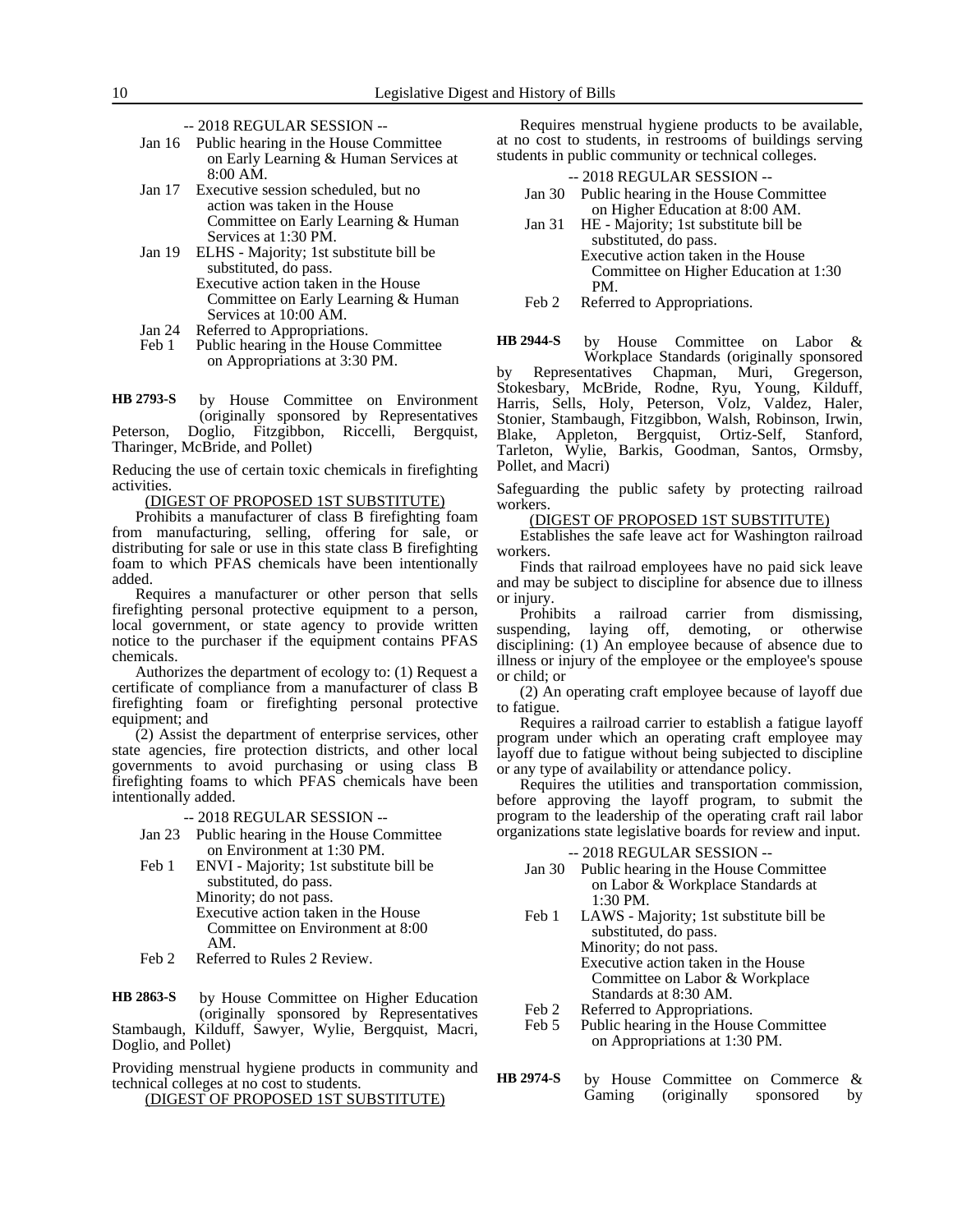Representatives Young, Sawyer, Condotta, Jenkin, Kirby, and Vick)

Authorizing spirits, beer, and wine theater licensees to have one additional screen.

(DIGEST OF PROPOSED 1ST SUBSTITUTE)

Authorizes a theater to have one additional screen, with no more than three hundred seats, at which alcohol may be served under the terms of the spirits, beer, and wine theater license if the theater: (1) Uses an IMAX projection screen in at least one of its auditoriums; and

(2) Has at least ten screens at the theater at which alcohol is served.

-- 2018 REGULAR SESSION --

Feb 1 COG - Majority; 1st substitute bill be substituted, do pass. Minority; do not pass. Public hearing and executive action taken in the House Committee on Commerce & Gaming at 9:00 AM.

Feb 2 Referred to Rules 2 Review.

by Representative Sawyer **HB 2984**

Concerning Atlantic salmon.

Implements a policy to disincentivize the continued cultivation of Atlantic salmon in our marine waters.

-- 2018 REGULAR SESSION --

Feb 5 First reading, referred to Finance (Not Officially read and referred until adoption of Introduction report).

**Senate Bills**

by Senate Committee on Labor &<br>Commerce (originally sponsored by Commerce (originally sponsored Senators Rivers and Palumbo) **SB 5102-S**

Concerning residency requirements for licensed marijuana businesses.

(DIGEST OF PROPOSED 1ST SUBSTITUTE)

Addresses residency requirements for licensed marijuana businesses.

- -- 2017 REGULAR SESSION --
- Jan 16 Public hearing in the Senate Committee on Commerce and Labor & Sports at 1:30 PM.
	- -- 2018 REGULAR SESSION --
- Jan 24 LBRC Majority; 1st substitute bill be substituted, do pass. Minority; do not pass. Minority; without recommendation.
	- Executive action taken in the Senate Committee on Labor & Commerce at 1:30 PM.
- Jan 25 On motion, referred to Ways & Means.
- Jan 31 Public hearing in the Senate Committee on Ways & Means at 3:30 PM.

by Senate Committee on Labor & Commerce (originally sponsored by Senators Cleveland, Keiser, Frockt, Ranker, Conway, **SB 5140-S**

Nelson, Takko, Darneille, Hunt, Palumbo, Chase, Saldaña, Liias, Rolfes, McCoy, Kuderer, Billig, Wellman, Mullet, Carlyle, Hasegawa, and Pedersen)

Addressing workplace practices to achieve gender pay equity.

#### (DIGEST OF PROPOSED 1ST SUBSTITUTE) Addresses gender pay equity.

Updates the existing state equal pay act to: (1) Address income disparities, employer discrimination, and retaliation practices; and

- (2) Reflect the equal status of all workers in the state.
	- -- 2017 REGULAR SESSION --
- Feb 1 Public hearing in the Senate Committee on Commerce and Labor & Sports at 1:30 PM.
	- -- 2017 3RD SPECIAL SESSION --
- Jun 28 Executive session scheduled, but no action was taken in the Senate Committee on Commerce, Labor & Sports at 12:00 PM.
	- -- 2018 REGULAR SESSION --
- Jan 10 Public hearing in the Senate Committee on Labor & Commerce at 1:30 PM.
- Jan 22 LBRC Majority; 1st substitute bill be substituted, do pass. Minority; without recommendation. Executive action taken in the Senate Committee on Labor & Commerce at 1:30 PM.
- Jan 24 Passed to Rules Committee for second reading.
- Jan 31 Placed on second reading by Rules Committee.

by Senate Committee on Financial Institutions & Insurance (originally sponsored by Senators Frockt, Miloscia, Walsh, Mullet, Billig, Kuderer, Pedersen, Hasegawa, Darneille, and Keiser) **SB 5407-S**

Ensuring housing options.

#### (DIGEST OF PROPOSED 1ST SUBSTITUTE)

Prohibits a landlord from refusing to lease or rent real property to a prospective tenant or current tenant, or expelling a tenant from real property, based on the source of income of an otherwise eligible tenant.

Creates the landlord mitigation program.

Allows the department of commerce to reimburse eligible claims for property damage, cost of unpaid rent, matching amounts for eligible repairs required after an inspection, attorneys' fees and costs to obtain the judgment, and up to fourteen days of lost rental income.

Creates the landlord mitigation program account and allows a landlord, in order for a claim to be eligible for reimbursement from the account, to submit: (1) A judgment against the tenant through an unlawful detainer proceeding or a civil action in a court of competent jurisdiction after a hearing; or

(2) A claim directly to the department of commerce.

Increases the affordable housing for all surcharge to thirteen dollars and requires the state treasurer to deposit three dollars of the surcharge into the landlord mitigation account.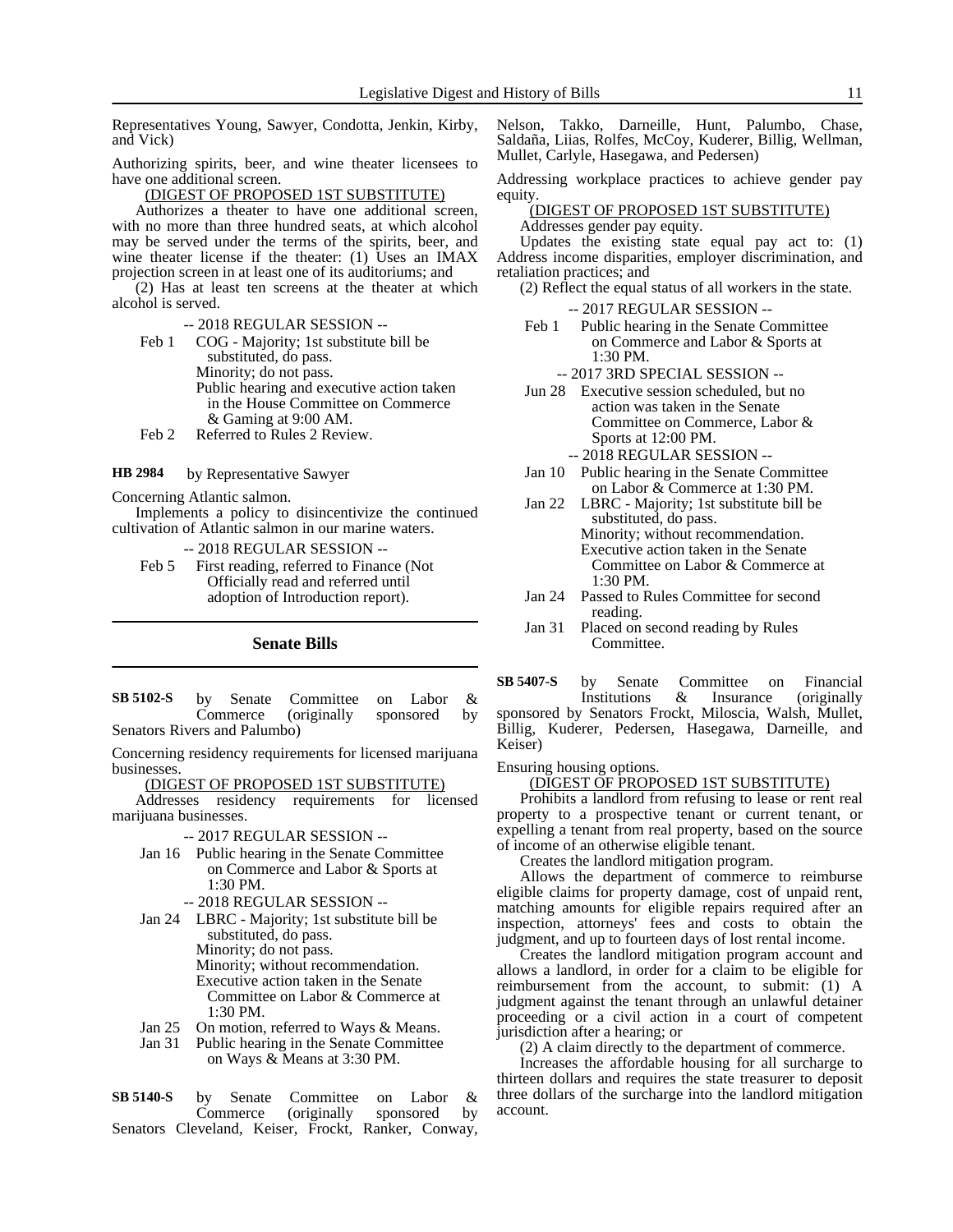- -- 2017 REGULAR SESSION --
- Jan 31 Public hearing in the Senate Committee on Financial Institutions & Insurance at 8:00 AM.
	- -- 2018 REGULAR SESSION --
- Jan 11 Public hearing in the Senate Committee on Financial Institutions & Insurance at 8:00 AM.
- Jan 25 FI Majority; 1st substitute bill be substituted, do pass. And refer to Ways & Means. Minority; do not pass. Minority; without recommendation. Executive action taken in the Senate Committee on Financial Institutions & Insurance at 8:30 AM.
- Jan 26 Referred to Ways & Means.<br>Feb 5 Public hearing in the Senate
- Public hearing in the Senate Committee on Ways & Means at 10:00 AM.

by Senate Committee on Labor &<br>Commerce (originally sponsored by sponsored by Senators Conway, Hasegawa, Keiser, Miloscia, Hobbs, Takko, Wellman, Chase, Darneille, Hunt, and Saldaña) **SB 5493-S**

Establishing the prevailing rate of wage based on collective bargaining agreements or other methods if collective bargaining agreements are not available.

(DIGEST OF PROPOSED 1ST SUBSTITUTE)

Requires the industrial statistician to: (1) Establish the prevailing rate of wage by adopting the hourly wage, usual benefits, and overtime paid for the geographic jurisdiction established in collective bargaining agreements for those trades and occupations that have collective bargaining agreements; or

(2) For trades and occupations in which there are no collective bargaining agreements in the county, establish the prevailing rate of wage by conducting wage and hour surveys.

-- 2018 REGULAR SESSION --

- Jan 11 Public hearing in the Senate Committee on Labor & Commerce at 1:30 PM.
- Jan 22 LBRC Majority; 1st substitute bill be substituted, do pass. Minority; do not pass. Executive action taken in the Senate Committee on Labor & Commerce at 1:30 PM.
- Jan 24 Passed to Rules Committee for second reading.
- Jan 25 Placed on second reading by Rules Committee.

by Senate Committee on Health & Long Term Care (originally sponsored by Senators Ranker, Rivers, Kuderer, Cleveland, Miloscia, Mullet, **SB 5586-S**

Saldaña, Keiser, Conway, and Hasegawa)

Addressing prescription drug cost transparency. (DIGEST OF PROPOSED 1ST SUBSTITUTE)

Provides notice and disclosure of information regarding the cost and pricing of prescription drugs to provide accountability to the state for prescription drug pricing.

-- 2017 REGULAR SESSION --

- Feb 7 Public hearing in the Senate Committee on Health Care at 10:00 AM. -- 2018 REGULAR SESSION --
- Jan 16 Public hearing in the Senate Committee on Health & Long Term Care at 10:00
- AM. Jan 25 HLTC - Majority; 1st substitute bill be substituted, do pass. And refer to Ways & Means. Minority; do not pass. Minority; without recommendation. Executive action taken in the Senate Committee on Health & Long Term Care at 10:00 AM. Jan 26 Referred to Ways & Means.
	- Jan 31 Public hearing in the Senate Committee on Ways & Means at 3:30 PM.

by Senate Committee on Health & Long Term Care (originally sponsored by Senators **SB 5990-S**

Van De Wege, Pedersen, and Kuderer; by request of Uniform Law Commission)

Enacting the uniform emergency volunteer health practitioners act.

## (DIGEST OF PROPOSED 1ST SUBSTITUTE)

Establishes the uniform emergency volunteer health practitioners act which applies to volunteer health practitioners registered with the volunteer health practitioner registration system provided for in section 5 of this act and who provide health or veterinary services in this state for a host entity while an emergency declaration is in effect.

-- 2018 REGULAR SESSION --

- Jan 15 Public hearing in the Senate Committee on Health & Long Term Care at 10:00 AM.
- Jan 23 HLTC Majority; 1st substitute bill be substituted, do pass. Executive action taken in the Senate

Committee on Health & Long Term Care at 10:00 AM.

- Jan 24 On motion, referred to Ways & Means.<br>Jan 30 WM Maiority: without
	- WM Majority; without recommendation. Executive action taken in the Senate Committee on Ways & Means at 3:30 PM.
- Feb 1 Passed to Rules Committee for second reading.

by Senate Committee on Health & Long Term Care (originally sponsored by Senators **SB 5998-S**

Keiser, Rivers, Carlyle, Fain, Cleveland, Liias, Van De Wege, Conway, Chase, Saldaña, and King)

Concerning health care provider and health care facility whistleblower protections.

#### (DIGEST OF PROPOSED 1ST SUBSTITUTE)

Addresses whistleblower protection provisions with regard to health care providers and health care facilities.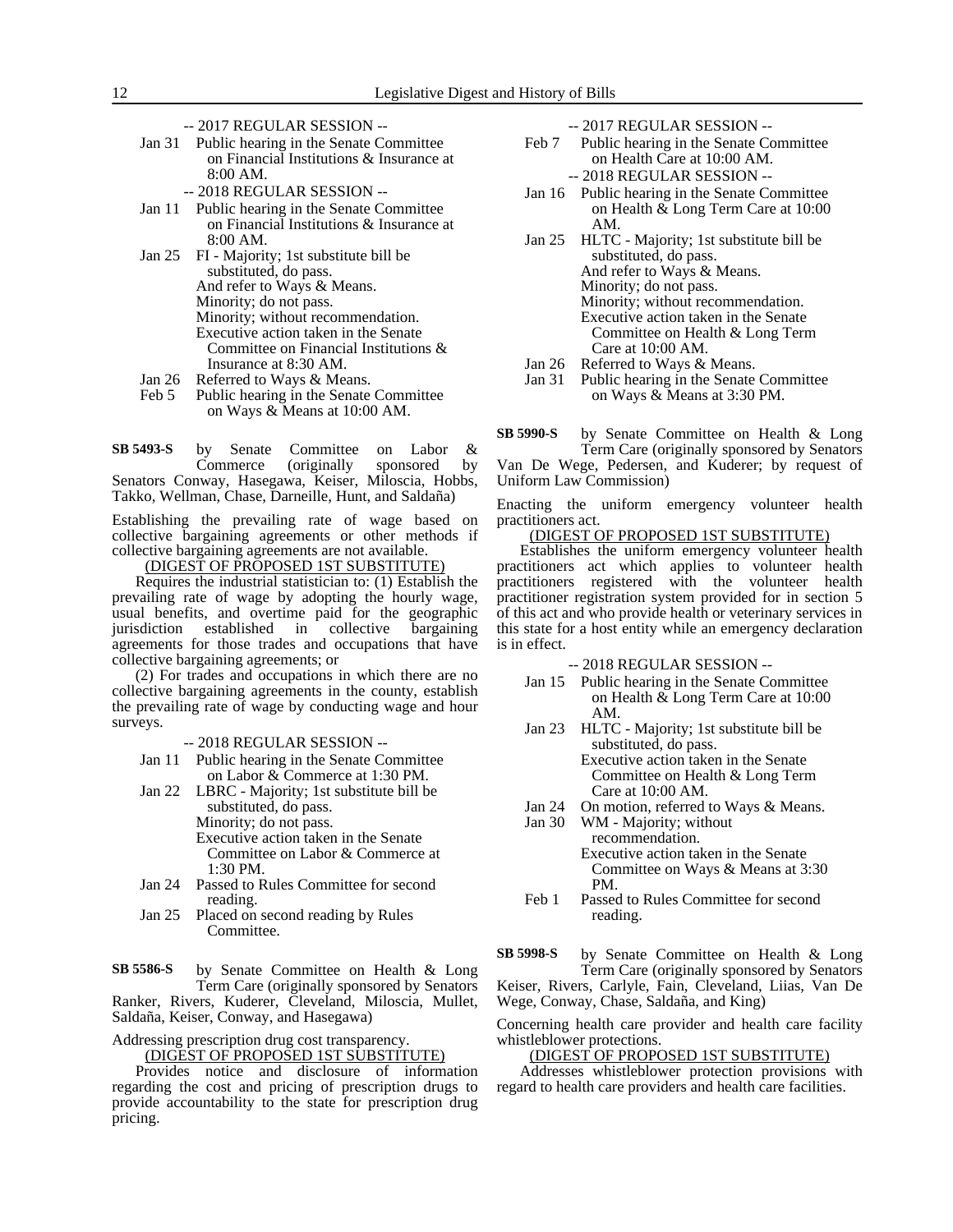- -- 2018 REGULAR SESSION --
- Jan 15 Public hearing in the Senate Committee on Health & Long Term Care at 10:00 AM.
- Jan 16 Public hearing in the Senate Committee on Health & Long Term Care at 10:00 AM.
- Jan 23 HLTC Majority; 1st substitute bill be substituted, do pass.
	- Executive action taken in the Senate Committee on Health & Long Term Care at 10:00 AM.
- Jan 24 Passed to Rules Committee for second reading.
- Feb 2 Placed on second reading by Rules Committee.

by Senate Committee on Financial Institutions & Insurance (originally sponsored by Senators Mullet, Angel, Hobbs, Palumbo, Takko, Zeiger, and Wilson) **SB 6005-S**

Protecting lienholders' interests while retaining consumer protections.

(DIGEST OF PROPOSED 1ST SUBSTITUTE)

Addresses the protection of a lienholder's interest and retaining consumer protections.

Requires the county treasurers of the five largest counties in this state to submit a report to the house business and financial services committee and the senate financial institutions and insurance committee or appropriate legislative committees that includes information on the total number of claims submitted to each county treasurer for payment of surplus funds following a tax foreclosure sale.

-- 2018 REGULAR SESSION --

- Jan 18 Public hearing in the Senate Committee on Financial Institutions & Insurance at 8:30 AM.
- Jan 25 FI Majority; 1st substitute bill be substituted, do pass. Minority; do not pass. Minority; without recommendation. Executive action taken in the Senate Committee on Financial Institutions & Insurance at 8:30 AM.
- Jan 26 Passed to Rules Committee for second reading.

by Senate Committee on Law & Justice (originally sponsored by Senators Hasegawa, **SB 6015-S**

Rolfes, Frockt, Pedersen, Hunt, Nelson, Darneille, Miloscia, Chase, Saldaña, and Kuderer)

Concerning actions for wrongful injury or death.

(DIGEST OF PROPOSED 1ST SUBSTITUTE) Revises provisions regarding wrongful death and survival of actions.

- -- 2018 REGULAR SESSION --
- Jan 18 Public hearing in the Senate Committee on Law & Justice at 10:00 AM.
- Jan 25 LAW Majority; 1st substitute bill be substituted, do pass. Minority; without recommendation.

Executive action taken in the Senate Committee on Law & Justice at 10:00 AM.

- Jan 26 On motion, referred to Ways & Means.
- Jan 31 Public hearing in the Senate Committee on Ways & Means at 3:30 PM.

by Senate Committee on Transportation (originally sponsored by Senators Rolfes, Angel, and Hobbs) **SB 6022-S**

Concerning contractor bonding requirements for public transportation benefit areas and passenger-only ferry service districts.

# (DIGEST OF PROPOSED 1ST SUBSTITUTE)

Addresses the requirements for contractor bonding for public transportation benefit areas and passenger-only ferry service districts.

-- 2018 REGULAR SESSION --

- Jan 17 Public hearing in the Senate Committee on Transportation at 3:30 PM.
- Jan 23 TRAN Majority; 1st substitute bill be substituted, do pass. Executive action taken in the Senate Committee on Transportation at 3:30
- PM. Jan 25 Passed to Rules Committee for second reading.

by Senate Committee on Health & Long Term Care (originally sponsored by Senators Kuderer, Frockt, Rolfes, Van De Wege, Keiser, Conway, Short, and Hasegawa) **SB 6026-S**

Prohibiting health carriers and pharmacy benefit managers from using contracts to prevent pharmacists from telling their customers about cheaper ways to buy prescription drugs.

#### (DIGEST OF PROPOSED 1ST SUBSTITUTE)

Prohibits health carriers and pharmacy benefit managers from offering or agreeing to a contract provision that penalizes a pharmacy or pharmacist for disclosing information to a customer regarding cheaper ways to buy prescription drugs.

Allows the insurance commissioner to suspend or revoke the registration of a health carrier or pharmacy benefit manager for a violation of this act.

- -- 2018 REGULAR SESSION --
- Jan 22 Public hearing in the Senate Committee on Health & Long Term Care at 10:00 AM.
- Jan 29 HLTC Majority; 1st substitute bill be substituted, do pass. And refer to Ways & Means. Minority; without recommendation. Executive action taken in the Senate Committee on Health & Long Term Care at 10:00 AM.
- Jan 30 Referred to Ways & Means.
- Feb 5 Public hearing in the Senate Committee on Ways & Means at 10:00 AM.
- by Senate Committee on Law & Justice (originally sponsored by Senators Pedersen, **SB 6037-S**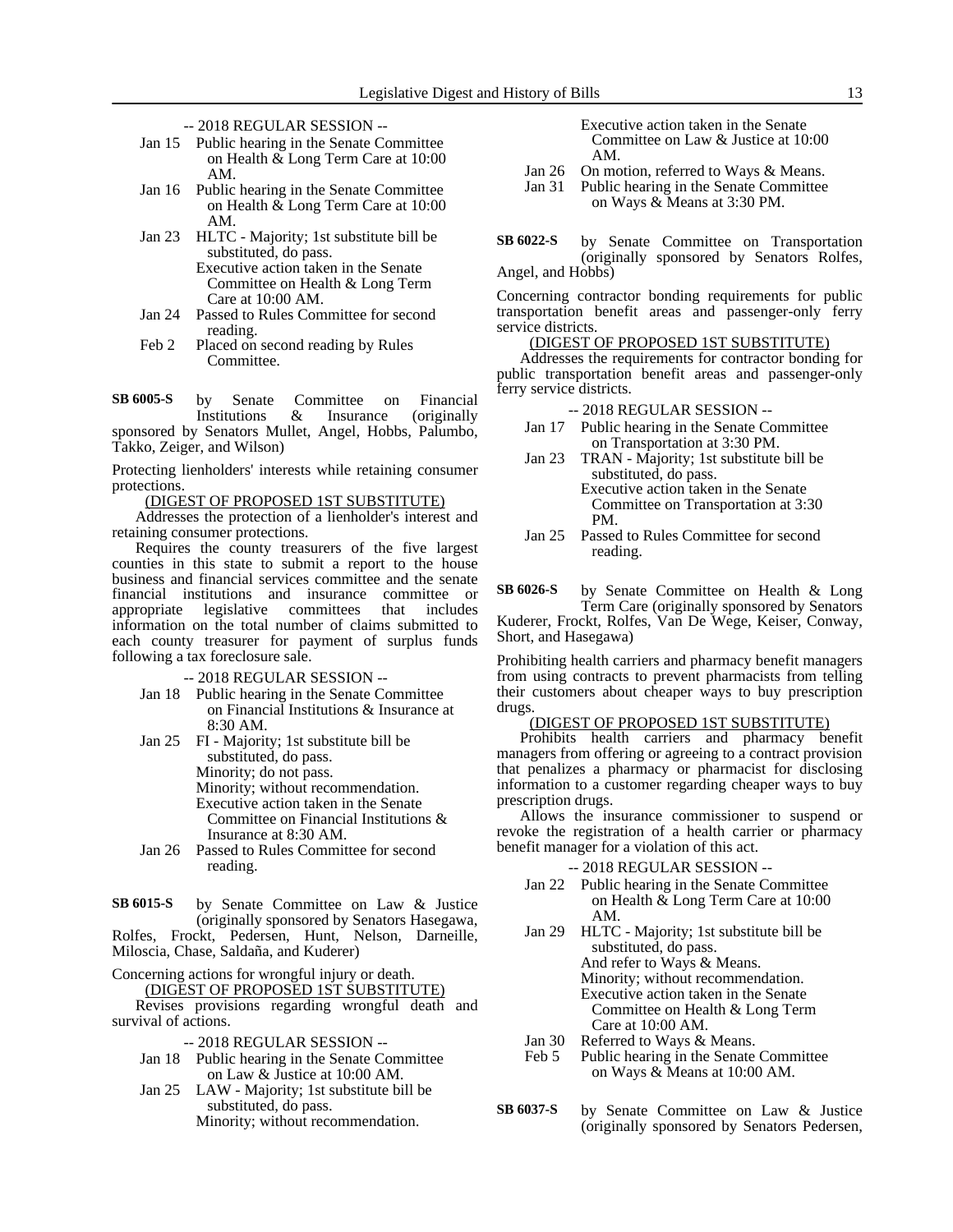Walsh, Takko, Fain, Rivers, Billig, Ranker, Cleveland, Kuderer, Van De Wege, Hobbs, Liias, Palumbo, Frockt, Hasegawa, Mullet, Hunt, Saldaña, Rolfes, Dhingra, Carlyle, Darneille, Chase, Conway, Nelson, Wellman, McCoy, and Keiser; by request of Uniform Law Commission)

Concerning the uniform parentage act.

(DIGEST OF PROPOSED 1ST SUBSTITUTE)

Repeals most of chapter 26.26 RCW (the uniform parentage act) and creates a new chapter for the uniform parentage act.

-- 2018 REGULAR SESSION --

Jan 16 Public hearing in the Senate Committee on Law & Justice at 10:00 AM.

Jan 25 LAW - Majority; 1st substitute bill be substituted, do pass. Minority; do not pass. Minority; without recommendation. Executive action taken in the Senate Committee on Law & Justice at 10:00 AM.

- Jan 26 Passed to Rules Committee for second reading.
- Feb 2 Placed on second reading by Rules Committee.

by Senate Committee on Health & Long Term Care (originally sponsored by Senators **SB 6062-S**

Cleveland, Frockt, Rolfes, Liias, Keiser, Saldaña, and Kuderer; by request of Insurance Commissioner)

Addressing the establishment of an individual health insurance market claims-based reinsurance program.

(DIGEST OF PROPOSED 1ST SUBSTITUTE)

Creates the Washington reinsurance program to stabilize the rates and premiums for individual health plans and provide greater financial certainty to consumers of health insurance.

Requires the program to be operated by the Washington vaccine association through the Washington reinsurance program management board.

Requires the insurance commissioner, in consultation with the office of financial management, the department of revenue, the state health care authority, and the state health benefit exchange, to conduct a study on alternative financing mechanisms for the program.

Exempts the following from disclosure under the public records act: Data, information, and documents necessary to prepare the state innovation waiver application, determine reinsurance parameters obtained by the commissioner, and determine reinsurance claims payments.

Creates the Washington reinsurance program account.

-- 2018 REGULAR SESSION --

- Jan 9 Public hearing in the Senate Committee on Health & Long Term Care at 10:00 AM.
- Jan 23 HLTC Majority; 1st substitute bill be substituted, do pass. And refer to Ways & Means. Minority; do not pass.
	- Executive action taken in the Senate Committee on Health & Long Term Care at 10:00 AM.
- Jan 24 Referred to Ways & Means. Public hearing in the Senate Committee on Ways & Means at 3:30 PM.
- Jan 25 WM Majority; 2nd substitute bill be substituted, do pass. Minority; do not pass. Executive action taken in the Senate Committee on Ways & Means at 3:30 PM.
- Jan 29 Passed to Rules Committee for second reading.

by Senate Committee on Transportation (originally sponsored by Senators Liias, Warnick, Hunt, and Saldaña) **SB 6066-S**

Exempting certain tow truck operators using the telephone call functionality of a wireless communications device from traffic infractions.

# (DIGEST OF PROPOSED 1ST SUBSTITUTE)

Exempts the following from the traffic infraction of using a personal electronic device while driving a motor vehicle on a public highway: A person operating a tow truck that is registered and regulated under towing and impoundment laws, while responding to a disabled vehicle, to the extent that person is using the telephone call functionality of a wireless communications device.

-- 2018 REGULAR SESSION --

- Jan 15 Public hearing in the Senate Committee on Transportation at 3:30 PM.
- Jan 23 TRAN Majority; 1st substitute bill be substituted, do pass. Minority; do not pass. Minority; without recommendation.

Executive action taken in the Senate Committee on Transportation at 3:30 PM.

Jan 25 Passed to Rules Committee for second reading.

by Senate Committee on Energy,<br>Environment & Technology (originally  $&$  Technology (originally sponsored by Senators Palumbo, Carlyle, Mullet, Wellman, Ranker, Keiser, McCoy, Frockt, Rolfes, Pedersen, and Hasegawa) **SB 6081-S**

Concerning distributed generation.

(DIGEST OF PROPOSED 1ST SUBSTITUTE)

Modifies distributed generation provisions with regard to: (1) Available net metering offered by electrical utilities;

(2) Any remaining unused kilowatt-hour credits to be used to assist qualified low-income residential customers of the electric utility in paying their electricity bills; and

(3) Including the total amount of kilowatt-hours of electricity consumed for the most recent twelve-month period on customer billing issued by certain light or power businesses or gas distribution businesses.

Requires the state building code council, in consultation with the department of commerce and local governments, to conduct a study of the state building code and adopt changes necessary to encourage greater use of renewable energy systems.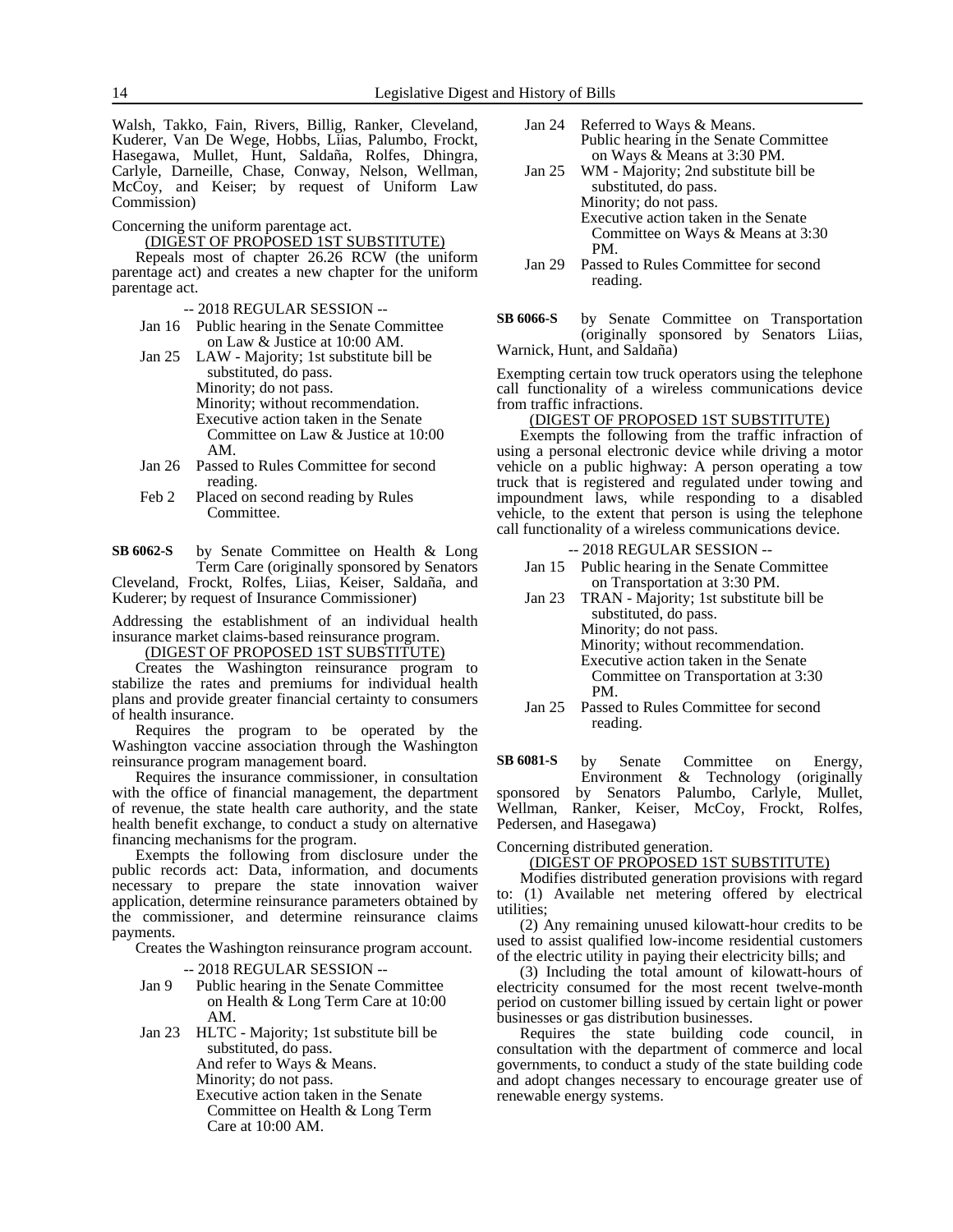Requires the department of commerce to convene a work group to identify issues and laws associated with the future of net metering.

Provides a June 30, 2020, expiration for the work group.

#### -- 2018 REGULAR SESSION --

- Jan 17 Public hearing in the Senate Committee on Energy and Environment & Technology at 8:00 AM.
- Jan 23 EENT Majority; 1st substitute bill be substituted, do pass. Minority; do not pass. Minority; without recommendation. Executive action taken in the Senate Committee on Energy and Environment & Technology at 10:00 AM.
- Jan 24 On motion, referred to Ways & Means.<br>Jan 30 WM Maiority: without

WM - Majority; without recommendation. Minority; do not pass. Executive action taken in the Senate Committee on Ways & Means at 3:30 PM.

Feb 1 Passed to Rules Committee for second reading.

by Senate Committee on Health & Long Term Care (originally sponsored by Senators Cleveland, Kuderer, Keiser, Liias, Chase, and Conway) **SB 6084-S**

Requiring maintenance of minimum essential health care coverage.

(DIGEST OF PROPOSED 1ST SUBSTITUTE)

Requires each resident in the state to ensure that he or she, or any dependents thereof, are covered under minimum essential health care coverage for each month.

Creates a task force on exploring individual mandate enforcement mechanisms and requires the task force to: (1) Review and analyze the feasibility of different options for state enforcement of the requirement to maintain the coverage, and of other options to incentivize the maintenance of coverage other than a mandate; and

(2) Develop recommended options for enforcement.

Provides a June 30, 2019, expiration date for the task force.

#### -- 2018 REGULAR SESSION --

- Jan 9 Public hearing in the Senate Committee on Health & Long Term Care at 10:00 AM.
- Jan 23 HLTC Majority; 1st substitute bill be substituted, do pass. Minority; do not pass. Minority; without recommendation. Executive action taken in the Senate Committee on Health & Long Term Care at 10:00 AM.
- Jan 24 Passed to Rules Committee for second reading.
- Feb 2 Made eligible to be placed on second reading.
- by Senate Committee on Early Learning & K-12 Education (originally sponsored by **SB 6132-S**

Senators Wellman, Zeiger, Chase, and Hasegawa; by request of Superintendent of Public Instruction)

Modifying provisions on second grade reading assessments.

(DIGEST OF PROPOSED 1ST SUBSTITUTE)

Requires school districts to select a second grade oral reading assessment which must be annually administered each fall, and if a student scores substantially below grade level then he or she must be assessed at least one more time during the second grade.

Requires each school to: (1) Have assessment results available by the fall parent-teacher conferences and notify parents about the assessment during the conferences;

(2) Inform the parents of their students' performance on the assessment;

(3) Identify actions the school intends to take to improve the child's reading skills; and

(4) Provide parents with strategies to help them improve their child's score.

-- 2018 REGULAR SESSION --

- Jan 16 Public hearing in the Senate Committee on Early Learning & K-12 Education at 1:30 PM.
- Jan 23 EDU Majority; 1st substitute bill be substituted, do pass. Executive action taken in the Senate Committee on Early Learning & K-12 Education at 1:30 PM.
- Jan 24 Passed to Rules Committee for second reading.

by Senate Committee on Early Learning & K-12 Education (originally sponsored by **SB 6133-S**

Senators Zeiger, Wellman, Keiser, Hasegawa, and Kuderer; by request of Superintendent of Public Instruction)

Expanding statewide career and technical education course equivalency options.

#### (DIGEST OF PROPOSED 1ST SUBSTITUTE)

Expands equivalency options for statewide career and technical education courses.

-- 2018 REGULAR SESSION --

- Jan 16 Public hearing in the Senate Committee on Early Learning & K-12 Education at 1:30 PM.
- Jan 23 EDU Majority; 1st substitute bill be substituted, do pass. Executive action taken in the Senate Committee on Early Learning & K-12
	- Education at 1:30 PM.
- Jan 24 Passed to Rules Committee for second reading.
- Jan 25 Placed on second reading by Rules Committee.

by Senate Committee on Energy, Environment & Technology (originally sponsored by Senators Palumbo, Carlyle, McCoy, Hobbs, Wellman, Sheldon, Hawkins, Mullet, Conway, and Brown) **SB 6187-S**

Concerning the electrification of transportation. (DIGEST OF PROPOSED 1ST SUBSTITUTE)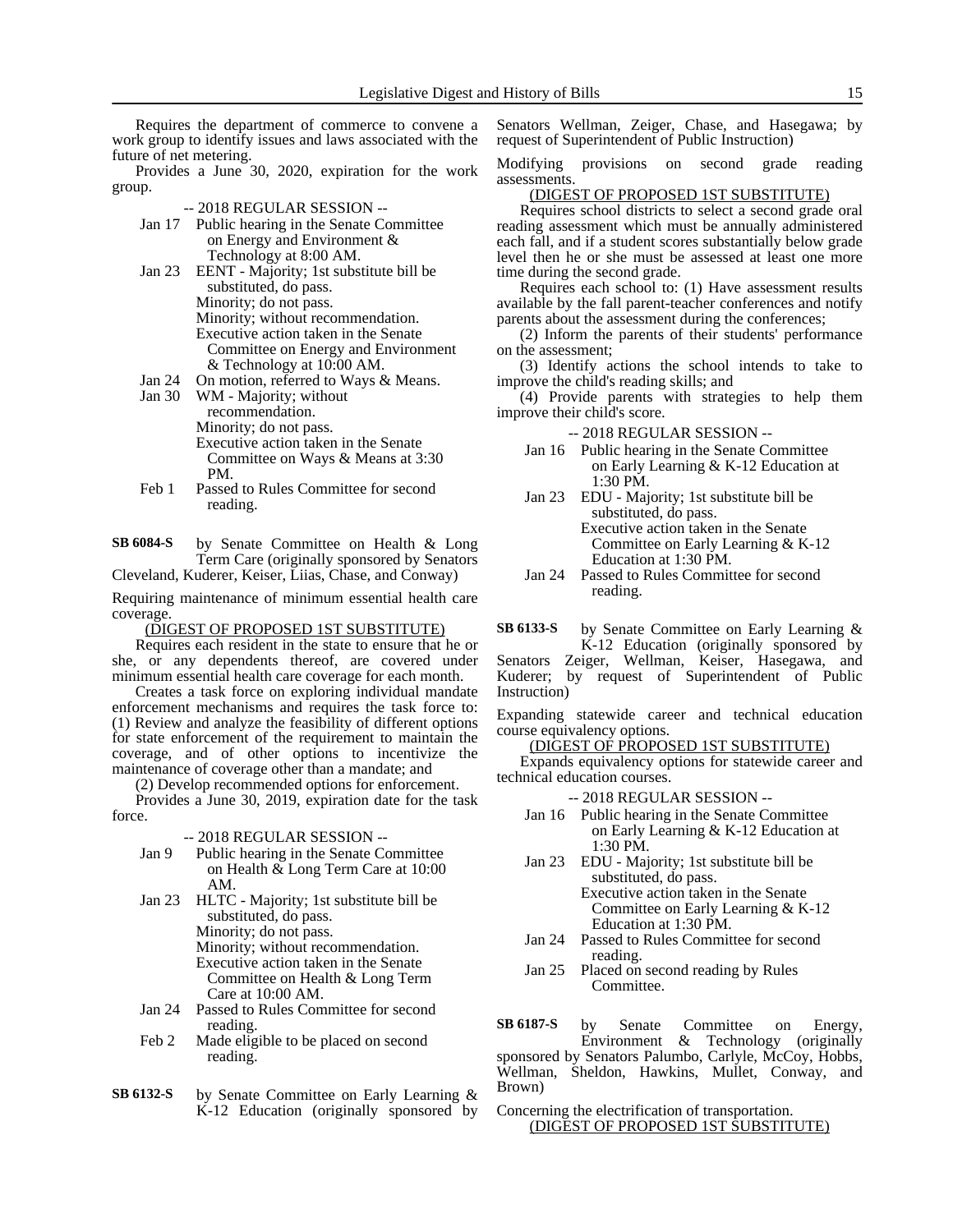Authorizes the governing authority of an electric utility, formed under chapter 35.92 RCW (municipal utilities), and the commission of a public utility district to adopt an electrification of transportation plan.

- -- 2018 REGULAR SESSION --
- Jan 17 Public hearing in the Senate Committee on Energy and Environment & Technology at 8:00 AM.
- Jan 23 EENT Majority; 1st substitute bill be substituted, do pass. Minority; do not pass. Executive action taken in the Senate Committee on Energy and Environment & Technology at 10:00 AM.
- Jan 24 Passed to Rules Committee for second reading.

by Senate Committee on Higher Education & Workforce Development (originally sponsored by Senators Ranker, Palumbo, Darneille, Liias, Kuderer, Hasegawa, Hunt, Keiser, and Saldaña) **SB 6262-S**

Establishing pilot programs to plan for the needs of certain college students experiencing homelessness.

(DIGEST OF PROPOSED 1ST SUBSTITUTE)

Requires the state board for community and technical colleges to establish a pilot program to encourage college districts to plan, and requires the student achievement council to establish a pilot program to encourage four-year institutions of higher education to plan, for the following: (1) The unique needs and challenges of students experiencing homelessness, including laundry facilities, storage, showers, culinary programs to provide free or reduced-price meals, and short-term housing or housing assistance; and

(2) To develop surplus property for affordable housing to accommodate the needs of those students.

Provides a July 1, 2023, expiration date for the pilot programs.

-- 2018 REGULAR SESSION --

- Jan 18 Public hearing in the Senate Committee on Higher Education & Workforce Development at 8:00 AM.
- Jan 23 HEWD Majority; 1st substitute bill be substituted, do pass. And refer to Ways & Means. Minority; do not pass. Minority; without recommendation.

Executive action taken in the Senate Committee on Higher Education & Workforce Development at 8:00 AM.

- Jan 24 Referred to Ways & Means.
- Feb 5 Public hearing in the Senate Committee on Ways & Means at 10:00 AM.

by Senate Committee on Higher Education & Workforce Development (originally **SB 6274-S**

sponsored by Senators Ranker, Palumbo, Keiser, Wellman, Darneille, Liias, Kuderer, Hasegawa, Hunt, and Saldaña)

Helping former foster youth and youth experiencing homelessness access and complete college and registered apprenticeships.

(DIGEST OF PROPOSED 1ST SUBSTITUTE)

Establishes the passport to careers act.

Creates the passport to careers program to: (1) Encourage foster youth and unaccompanied youth experiencing homelessness to complete higher education or a registered apprenticeship or preapprenticeship program;

(2) Improve high school graduation outcomes of the youth through coordinated P-20 and child welfare outreach, intervention, and planning; and

(3) Improve postsecondary outcomes by providing the youth with planning, information, support, and direct financial resources.

Creates a passport to apprenticeship opportunities program and requires the program to: (1) Identify students and applicants who are eligible for services; and

(2) Provide financial assistance.

Requires the office of student financial assistance to implement the passport to careers with two programmatic pathways: (1) The passport to college promise program; and

(2) The passport to apprenticeship opportunities program.

Requires the office of student financial assistance to contract to provide certain services to disadvantaged populations seeking to complete apprenticeships and preapprenticeships.

Repeals the June 30, 2022, expiration of the passport to college promise program.

Requires the departments of social and health services and children, youth, and families, with input from the superintendent of public instruction to devise and implement procedures for: (1) Identifying students and applicants eligible for services; and

(2) Sharing that information with the office of student financial assistance, institutions of higher education, and certain other entities.

-- 2018 REGULAR SESSION --

- Jan 18 Public hearing in the Senate Committee on Higher Education & Workforce Development at 8:00 AM.
- Jan 23 HEWD Majority; 1st substitute bill be substituted, do pass. And refer to Ways & Means. Minority; do not pass. Minority; without recommendation. Executive action taken in the Senate
- Committee on Higher Education & Workforce Development at 8:00 AM. Jan 24 Referred to Ways & Means.
- Feb 1 Public hearing in the Senate Committee on Ways & Means at 3:30 PM.

by Senate Committee on Energy, Environment & Technology (originally sponsored by Senators McCoy, Palumbo, Takko, Hunt, Chase, and Sheldon; by request of Department of Ecology) **SB 6325-S**

Concerning wastewater operator certifications.

(DIGEST OF PROPOSED 1ST SUBSTITUTE) Addresses the establishment and collection of fees for the issuance and renewal of wastewater treatment plant operator certificates by the department of ecology.